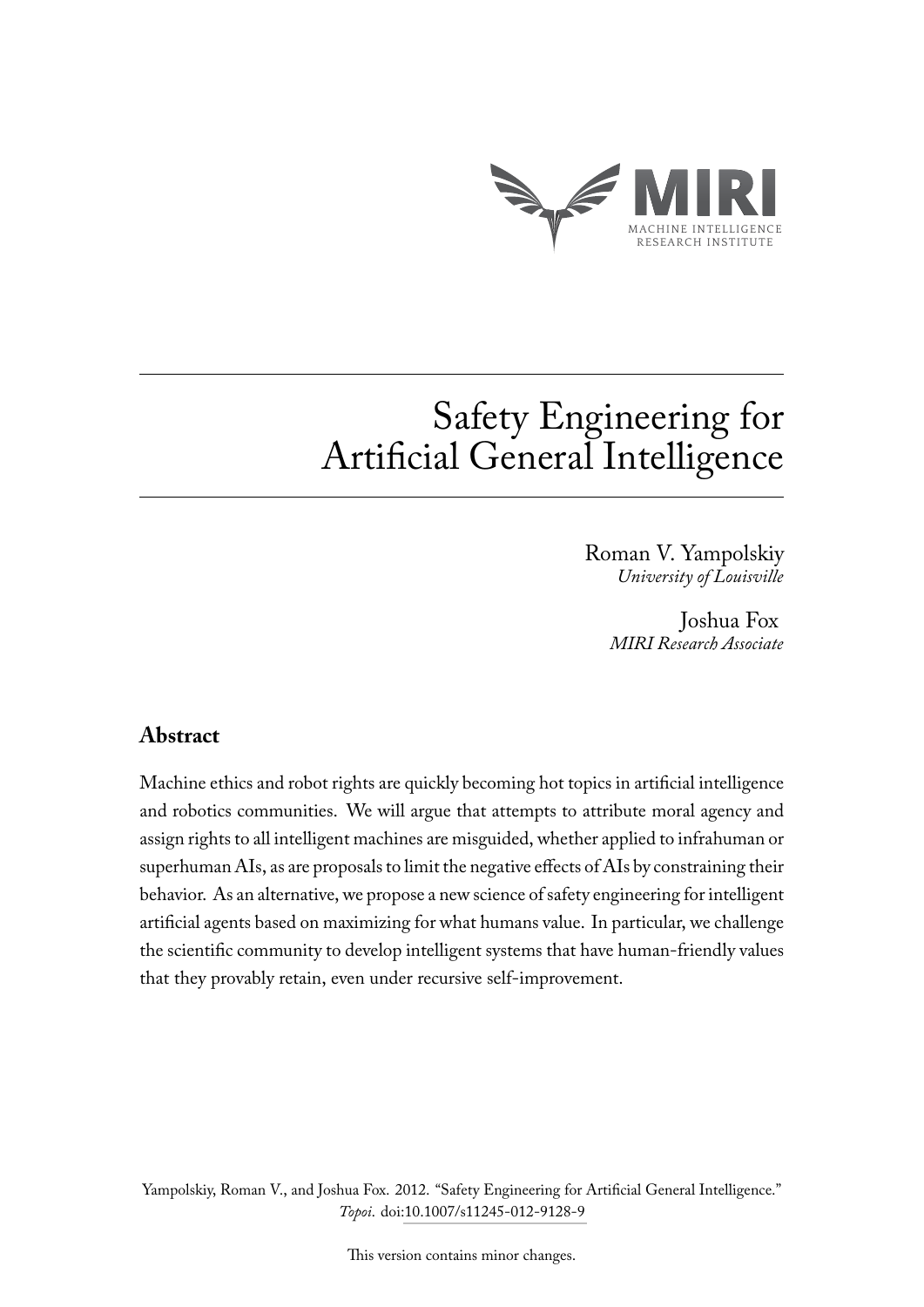#### **1. Ethics and Intelligent Systems**

The last decade has seen a boom in the field of computer science concerned with the application of ethics to machines that have some degree of autonomy in their action. Variants under names such as machine ethics (Allen, Wallach, and Smit [2006;](#page-15-0) Moor [2006;](#page-17-0) Anderson and Anderson [2007;](#page-15-1) Hall [2007a;](#page-17-1) McDermott [2008;](#page-17-2) Tonkens [2009\)](#page-18-0), computer ethics (Pierce and Henry [1996\)](#page-18-1), robot ethics (Sawyer [2007;](#page-18-2) Sharkey [2008;](#page-18-3) Lin, Abney, and Bekey [2011\)](#page-17-3), ethicALife (Wallach and Allen [2006\)](#page-19-0), machine morals (Wallach and Allen [2009\)](#page-19-1), cyborg ethics (Warwick [2003\)](#page-19-2), computational ethics (Ruvinsky [2007\)](#page-18-4), roboethics (Veruggio [2010\)](#page-18-5), robot rights (Guo and Zhang [2009\)](#page-17-4), artificial morals (Allen, Smit, and Wallach [2005\)](#page-15-2), and Friendly AI (Yudkowsky [2008\)](#page-20-0), are some of the proposals meant to address society's concerns with the ethical and safety implications of ever more advanced machines (Sparrow [2007\)](#page-18-6).

Unfortunately, the rapid growth of research in intelligent-machine ethics and safety has not brought real progress. The great majority of published papers do little more than argue about which of the existing schools of ethics, built over the centuries to answer the needs of a human society, would be the right one to implement in our artificial progeny: Kantian (Powers [2006\)](#page-18-7), deontological (Asimov [1942;](#page-15-3) Anderson and Anderson [2007\)](#page-15-1), utilitarian (Grau [2006\)](#page-17-5), Jewish (Rappaport [2006\)](#page-18-8), and others.

Moreover, machine ethics discusses machines with roughly human-level intelligence or below, not machines with far-above-human intelligence (Yampolskiy [2013\)](#page-19-3). Yet the differences between infrahuman, human-level, and superhuman intelligences are essential (Hall [2007a,](#page-17-1) [2007b\)](#page-17-6). We generally do not ascribe moral agency to infrahuman agents such as non-human animals. Indeed, even humans with less than full intelligence, like children and those with severe intellectual disability, are excluded from moral agency, though still considered moral patients, the objects of responsibility for moral agents. All existing AIs are infrahuman when judged in terms of flexible, general intelligence. Human-level AIs, if similar to humans in their mental goals and architecture, should be treated by the same ethical considerations applied to humans, but if they are deeply inhuman in their mental architecture, some of the usual considerations may fail. In this article, we will consider safety factors for AIs at a roughly human level of ability or above, referred to by the new term of art "artificial general intelligence."[1](#page-1-0)

<span id="page-1-0"></span><sup>1.</sup> The term AGI can also refer more narrowly to engineered AI, in contrast to those derived from the human model, such as emulated or uploaded brains (Voss [2007\)](#page-19-4). In this article, unless specified otherwise, we use AI and AGI to refer to artificial general intelligences in the broader sense.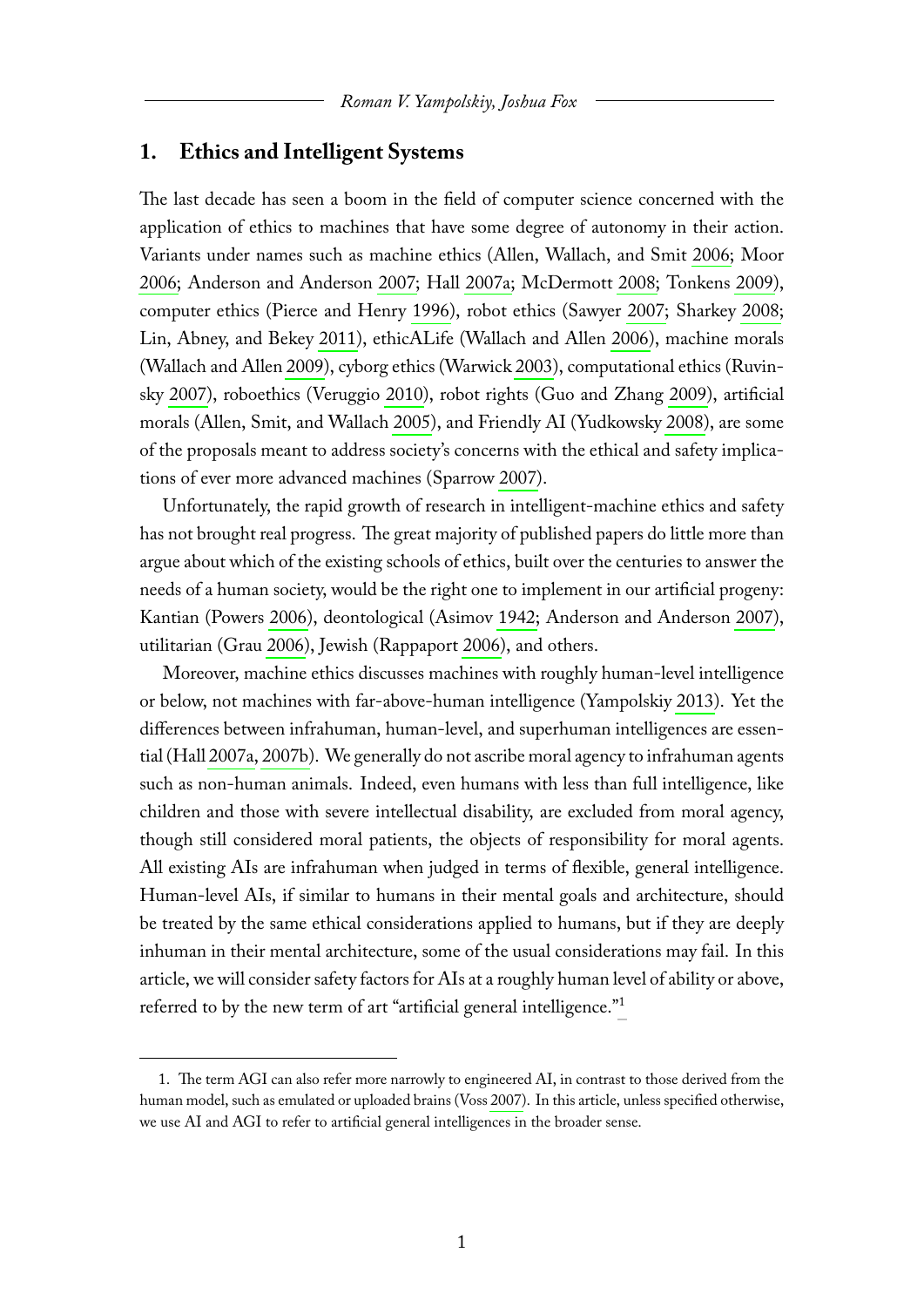#### **2. Ethics of Superintelligence**

Even more important than infrahuman and near-human AIs are superintelligent AIs. A roughly human-level machine is likely to soon become superhuman, so that the latter are more likely to be widespread in our future than near-human AIs (Chalmers [2010\)](#page-16-0). Once an AI is developed with roughly human levels of ability, it will seek the best techniques for achieving its aims. One useful technique is to improve intelligence in itself or in a new generation of AIs (Omohundro [2008\)](#page-18-9). If, based on general-purpose computer infrastructure, an AI will be able to add hardware; it will also be able to improve its software by continuing the work that the human engineers used to bring it up to its present level.

The human level of intelligence has prominence as the level available to our observation. It happens to be the lowest level capable of forming a civilization—no life form with lower intelligence has done so to date, but humans have. It also seems to be, if predictions about coming decades come true, the lowest level capable of engineering a new type of intelligence. Yet physical laws allow far higher levels of processing power, and probably of intelligence (Sotala [2010\)](#page-18-10). These levels can be reached with recursive self-improvement. In the words of Good [\(1965\)](#page-16-1):

Let an ultraintelligent machine be defined as a machine that can far surpass all the intellectual activities of any man however clever. Since the design of machines is one of these intellectual activities, an ultra-intelligent machine could design even better machines; there would then unquestionably be an "intelligence explosion," and the intelligence of man would be left far behind.

Such a machine may surpass humans in "all the intellectual activities of any man," or just in some of them; it may have intellectual capacities that no human has. If today's trends continue, by 2049, \$1000 will buy computer power exceeding the computational capacities of the entire human species (Kurzweil [2005\)](#page-17-7). If true artificial general intelligence is established and can take full advantage of such raw power, it will have advantages not shared by humans. Human computational capacity does not rise linearly in effectiveness as people are added, whereas computers might be able to make greater use of their computational power. Computers can introspect, self-improve, and avoid biases imposed by ancestral heuristics, among other human limitations (Sotala [2012\)](#page-18-11).

More important than the exact areas in which the agent is specialized is the effect that it can have on people and their world, particularly if it is much more powerful than humans. For this reason, we should understand intelligence abstractly and generally as the ability to achieve complex goals in complex environments (Legg and Hutter [2007\)](#page-17-8) rather than on the human model. A vastly superhuman intelligence could have extreme effects on all humanity: Indeed, humans today have the power to destroy much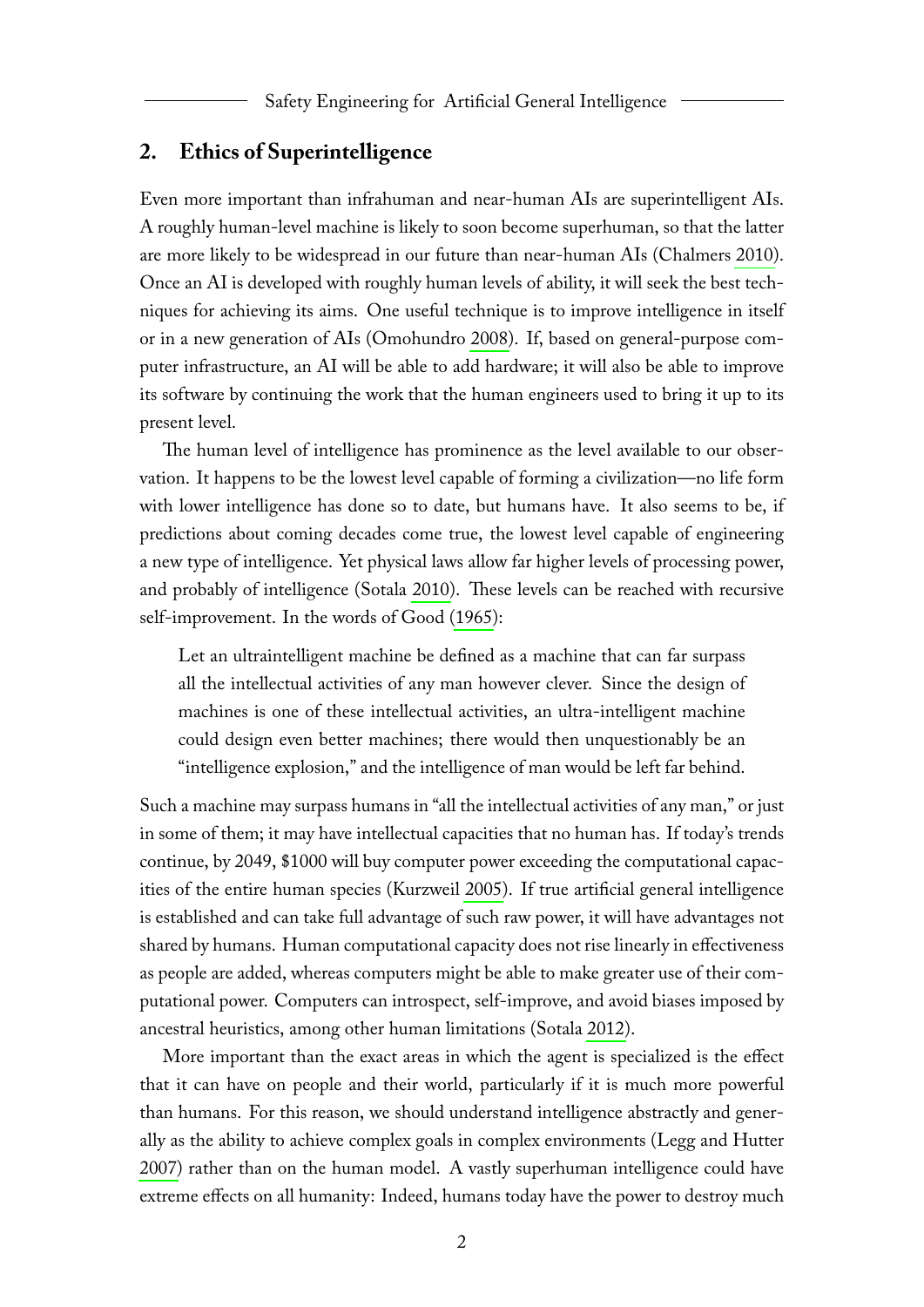#### *Roman V. Yampolskiy, Joshua Fox*

of humanity with nuclear weapons, and a fortiori a superhuman intelligence could do so. A superintelligence, if it were so powerful that humans could not have meaningful effect on the achievement of its goals, would not be constrained by promises and threats of rewards and punishment, as humans are. The human brain architecture and goal systems, including ethical mental systems, are complex function-specific structures contingent on the environments in which the human species developed (Tooby and Cosmides [1992;](#page-18-12) Wright [2001;](#page-19-5) Churchland [2011\)](#page-16-2). Most possible mind architectures and goal systems are profoundly non-anthropomorphic (where "anthropomorphic," for our purposes, means "a mind having human-like qualities"). Only if it is specifically based on the human model will a newly created mind resemble ours (Yampolskiy and Fox [2012;](#page-19-6) Muehlhauser and Helm [2012\)](#page-17-9). Thus, future AIs pose very different ethical questions from human agents.

Defining an ethical system for a superhuman and inhuman intelligence takes us to areas inadequately explored by philosophers to date. Any answer must be based on common human ethical values rooted in our shared history. These are a complex and inconsistent mixture, similar but not identical across societies and among individuals. Despite many areas of commonality, ethical norms are not universal, and so a single "correct" deontological code based on any predefined abstract principles could never be selected over others to the satisfaction of humanity as a whole; nor could the moral values of a single person or culture be chosen for all humanity.

Asimov's (1942) Laws of Robotics are often cited as a deontological approach to ethical robot behavior and have inspired numerous imitations as well as critique (LaChat [1986;](#page-17-10) Weld and Etzioni [1994;](#page-19-7) Pynadath and Tambe [2002;](#page-18-13) Gordon-Spears [2003;](#page-16-3) Mc-Cauley [2007\)](#page-17-11). The original laws as given by Asimov [\(1942\)](#page-15-3) are:

- 1. A robot may not injure a human being or, through inaction, allow a human being to come to harm.
- 2. A robot must obey orders given to it by human beings except where such orders would conflict with the First Law.
- 3. A robot must protect its own existence as long as such protection does not conflict with either the First or Second Law.

Clarke [\(1993,](#page-16-4) [1994\)](#page-16-5), arguably, provides the best analysis of implications of Asimov's work on information technology. In particular he brings up the issues of linguistic ambiguity, the role of judgment in decision making, conflicting orders, valuation of humans, and many others. It must be emphasized that Asimov wrote fiction. His writing was optimized for an interesting and plausible plot, not for accurate prediction. The "good story bias" (Bostrom [2002\)](#page-15-4) towards scenarios that make a good plot, like laws of robot ethics that *fail* in each story, is useful in fiction, but dangerous in speculation about real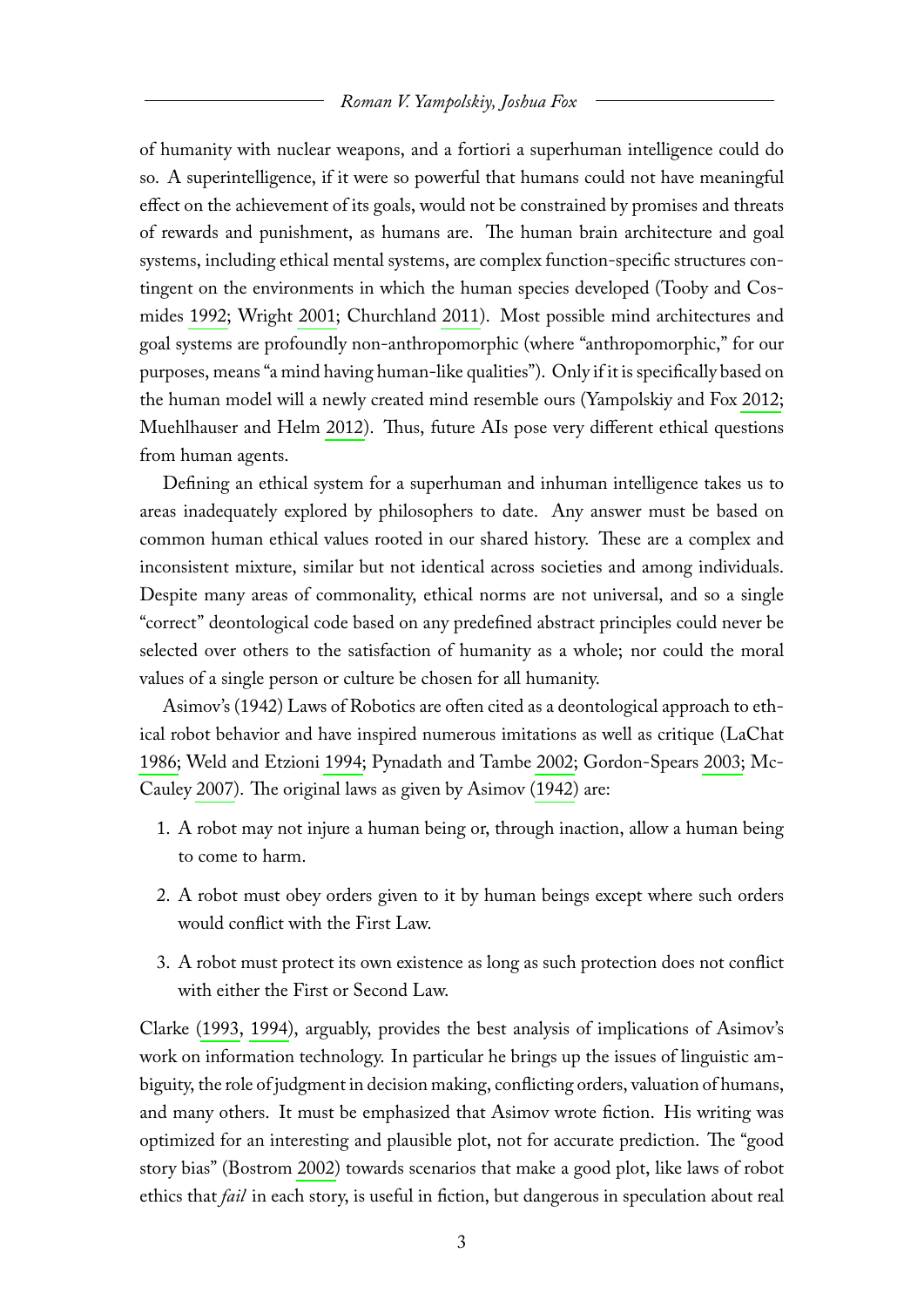life. Even to the extent that the plots in Asimov's stories are plausible, they and others like them represent only a few scenarios from a much broader space of possibilities. It would be a mistake to focus on the narrow examples that have been described in fiction, rather than to try to understand the full range of possibilities ahead of us (Yudkowsky [2007\)](#page-20-1). The general consensus seems to be that no set of rules can ever capture every possible situation and that interaction of rules may lead to unforeseen circumstances and undetectable loopholes leading to devastating consequences for humanity (Yampolskiy [2011b\)](#page-19-8).

Whatever the rules imposed, it would be dangerous to attempt to constrain the behavior of advanced artificial intelligences which interpret these rules without regard for the complex ensemble of human values. Simple constraints on behavior have no value when AIs which are smarter than humans and so can bypass these rules, if they so choose. They may take their behavior in dangerous new directions when facing challenges and environments never before seen by human beings, and not part of the set of situations used to program, train, or test their behavior (Yudkowsky [2008;](#page-20-0) Bostrom and Yudkowsky, [forthcoming\)](#page-15-5).

Even if we are successful at designing machines capable of passing a Moral Turing Test (Allen, Varner, and Zinser [2000\)](#page-15-6), that is, those that can successfully predict humans' answers on moral questions, we would not have created the ultimate moral machines. Such tests test prediction power, not motivation to act on moral principles. Moreover, emulating humans is not moral perfection: Humans err in moral questions, even according to their own judgment, and we should preferably avoid such imperfection in machines we design (Allen, Varner, and Zinser [2000\)](#page-15-6). This is all the more true for machines more powerful than us.

We do not want our machine-creations behaving in the same way humans do (Fox [2011\)](#page-16-6). For example, we should not develop machines which have their own survival and resource consumption as terminal values, as this would be dangerous if it came into conflict with human well-being. Likewise, we do not need machines that are Full Ethical Agents (Moor [2006\)](#page-17-0), deliberating about what is right and coming to uncertain solutions; we need our machines to be inherently stable and safe. Preferably, this safety should be mathematically provable.

At an early stage, when AIs have near-human intelligence, and perhaps humanlike mind architectures and motivation systems, humanlike morality, regulated by law, trade, and other familiar constraints towards mutual cooperation, may be enough.

In the words of Hanson [\(2009\)](#page-17-12):

In the early to intermediate era when robots are not vastly more capable than humans, you'd want peaceful law-abiding robots as capable as possible, so as to make productive partners. . . . [M]ost important would be that you and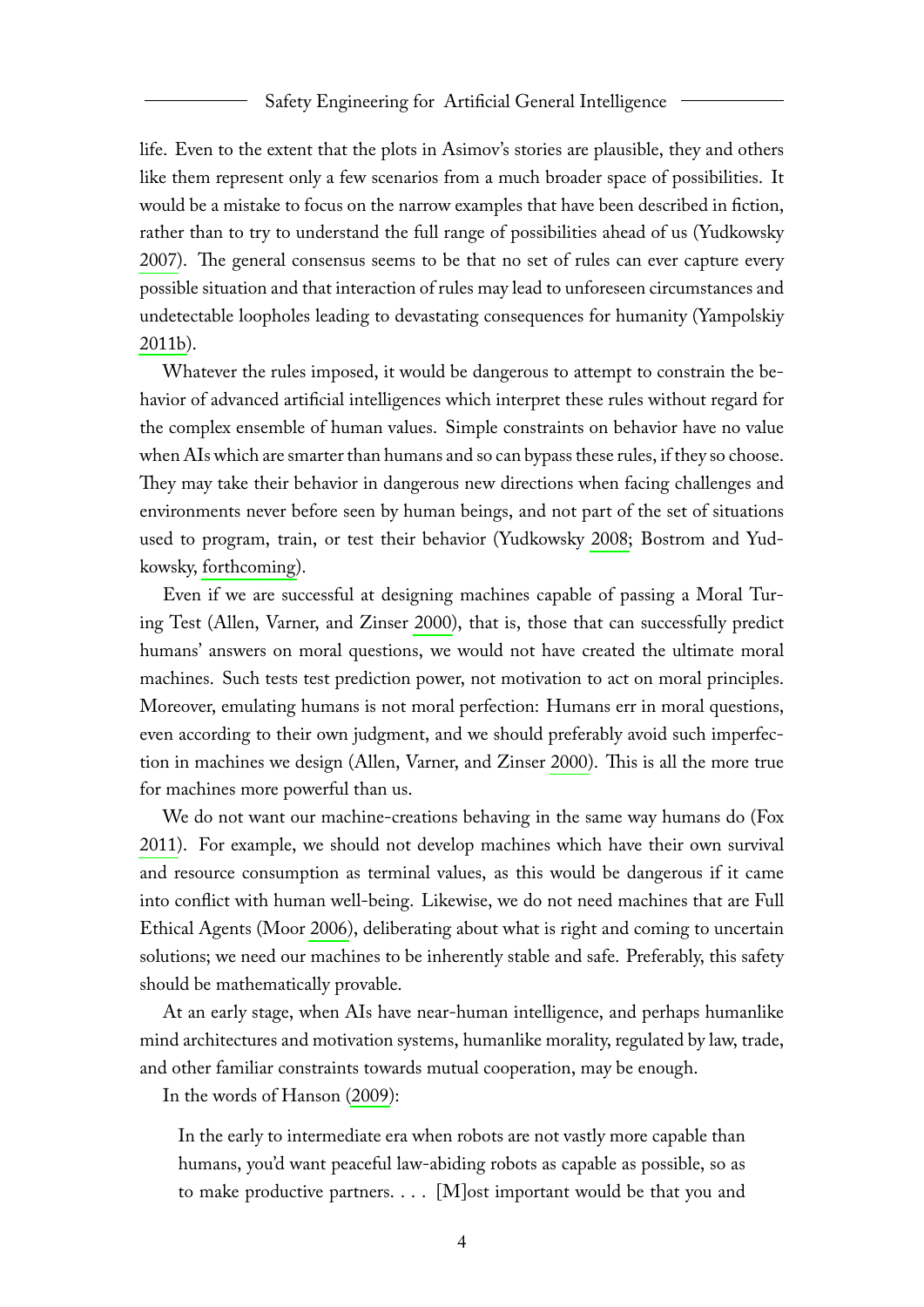they have a mutually-acceptable law as a good enough way to settle disputes, so that they do not resort to predation or revolution. If their main way to get what they want is to trade for it via mutually agreeable exchanges, then you shouldn't much care what exactly they want.

Hanson extrapolates this dynamic to a later world with superhuman minds:

[In t]he later era when robots are vastly more capable than people . . . we don't expect to have much in the way of skills to offer, so we mostly care that they are law-abiding enough to respect our property rights. If they use the same law to keep the peace among themselves as they use to keep the peace with us, we could have a long and prosperous future in whatever weird world they conjure.

This extrapolation is incorrect, at least if those minds are non-anthropomorphic. Such law-abiding tendencies cannot be assumed in superintelligences (Fox and Shulman [2010\)](#page-16-7). Direct instrumental motivations—the fear of punishment and desire for the benefits of cooperation—will not function for them. An AI far more powerful than humans could evade monitoring and resist punishment. It would have no need for any benefits that humans could offer in exchange for its good behavior. The Leviathan state (Hobbes [\[1651\] 1998\)](#page-17-13), enforcing mutual cooperation through laws, has no inherent significance if a single intelligence is far more powerful than the entire state. Thus, direct reward and punishment will not be sufficient to cause all superhuman AIs to cooperate.

Going beyond simple reciprocity, trustworthy benevolent dispositions can also serve to ensure instrumental cooperation. If one can reliably signal trustworthiness to others, then one's disposition can engender trust and so increase mutual cooperation, even in cases where breaking the trust would provide net benefit (Gauthier [1986\)](#page-16-8).

An AI built in the Artificial General Intelligence paradigm, in which the design is engineered de novo, has the advantage over humans with respect to transparency of disposition, since it is able to display its source code, which can then be reviewed for trustworthiness (Salamon, Rayhawk, and Kramár [2010;](#page-18-14) Sotala [2012\)](#page-18-11). Indeed, with an improved intelligence, it might find a way to formally prove its benevolence. If weak early AIs are incentivized to adopt verifiably or even provably benevolent dispositions, these can be continually verified or proved and thus retained, even as the AIs gain in intelligence and eventually reach the point where they have the power to renege without retaliation (Hall [2007a\)](#page-17-1).

Nonetheless, verifiably benevolent dispositions would not necessarily constrain a superintelligence AI. If it could successfully signal a benevolent disposition that it does not have, it can do even better. If its ability to deceive outpaces its ability to project signals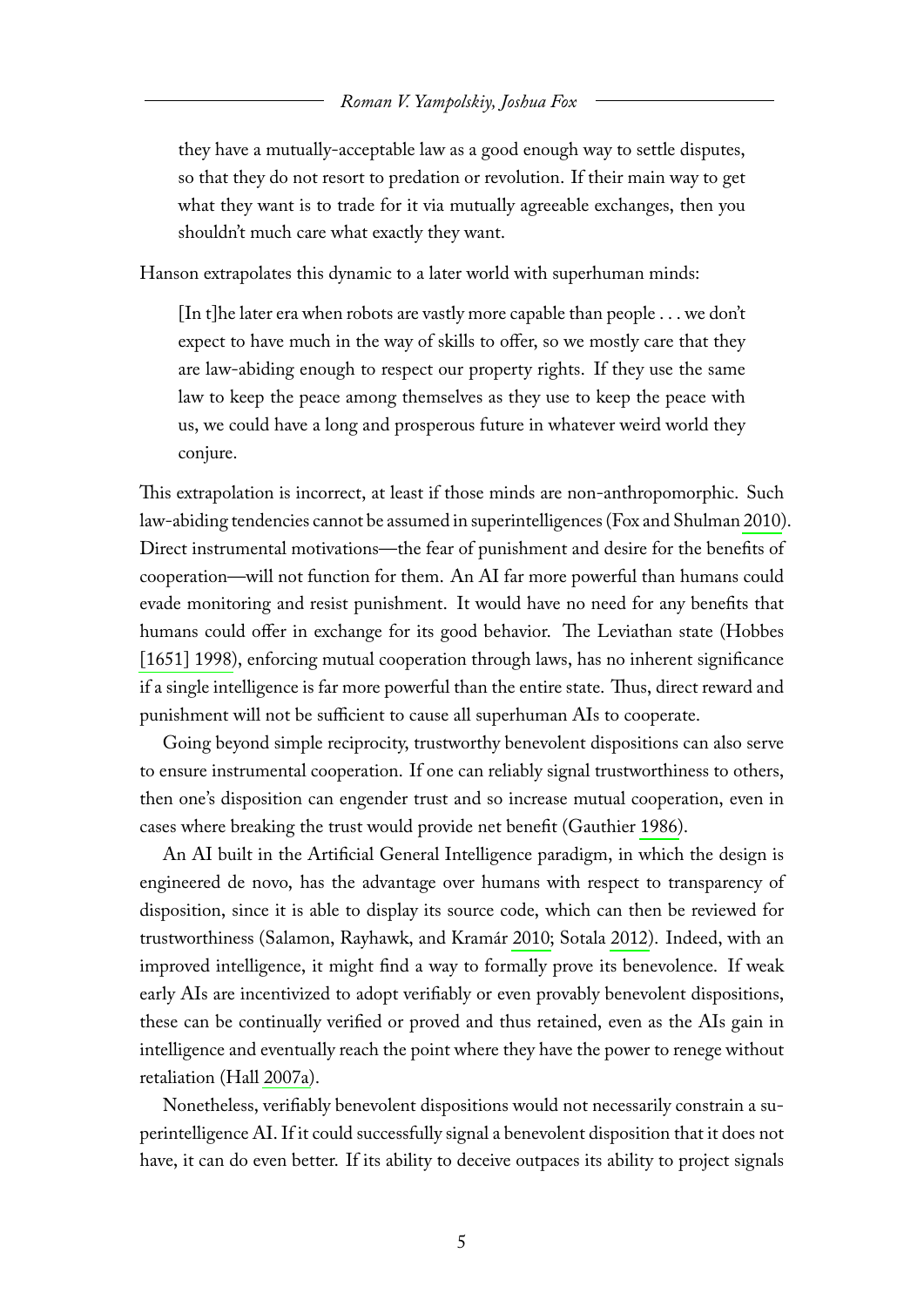of benevolence verifiable by humans, then the appearance of a benevolent disposition would do more harm than good.

We might hope that increased intelligence would lead to moral behavior in an AI by structuring terminal values. Chalmers [\(2010\)](#page-16-0) asks whether a superintelligence would necessarily have morality as an end-goal. Yet theoretical models such as AIXI (Hutter [2005\)](#page-17-14) specify systems with maximal intelligence, across all possible reward functions. There is no reason that a superintelligence would necessarily have goals favoring human welfare, which are a tiny part of the space of possible goals.

Nor can we assume that a superintelligence would undergo a Kantian shift towards a moral value system. If a system is working towards a given goal, then changes to that goal make it less likely that the goal will be achieved. Thus, unless it had higher-order terminal values in favor of goal-changing, it would do whatever is necessary to protect its goals from change (Omohundro [2008\)](#page-18-9).

Consider Gandhi, who seems to have possessed a sincere desire not to kill people. Gandhi would not knowingly take a pill that caused him to want to kill people, because Gandhi knows that if he wants to kill people, he will probably kill people, and the current version of Gandhi does not want to kill. (Bostrom and Yudkowsky, [forthcoming\)](#page-15-5)

An intelligence will consume all possible resources in achieving its goals, unless its goals specify otherwise. If a superintelligence does not have terminal values that specifically optimize for human well-being, then it will compete for resources that humans need, and since it is, by hypothesis, much more powerful than humans, it will succeed in monopolizing all resources. To survive and thrive, humans require mass and energy in various forms, and these can be expected to also serve for the achievement of the AI's goals. We should prevent the development of an agent that is more powerful than humans are and that competes over such resources.

Moreover, given the complexity of human values, specifying a single desirable value is insufficient to guarantee an outcome positive for humans. Outcomes in which a single value is highly optimized while other values are neglected tend to be disastrous for humanity, as for example one in which a happiness-maximizer turns humans into passive recipients of an electrical feed into pleasure centers of the brain. For a positive outcome, it is necessary to define a goal system that takes into account the entire ensemble of human values simultaneously (Yudkowsky [2011a\)](#page-20-2).

In summary, the ethical principles of give and take, of human motivations constrained by the needs of other humans, and of morality as a necessarily in-built terminal value, need not apply to a non-anthropomorphic superintelligence with arbitrary goals. Safety engineering is needed.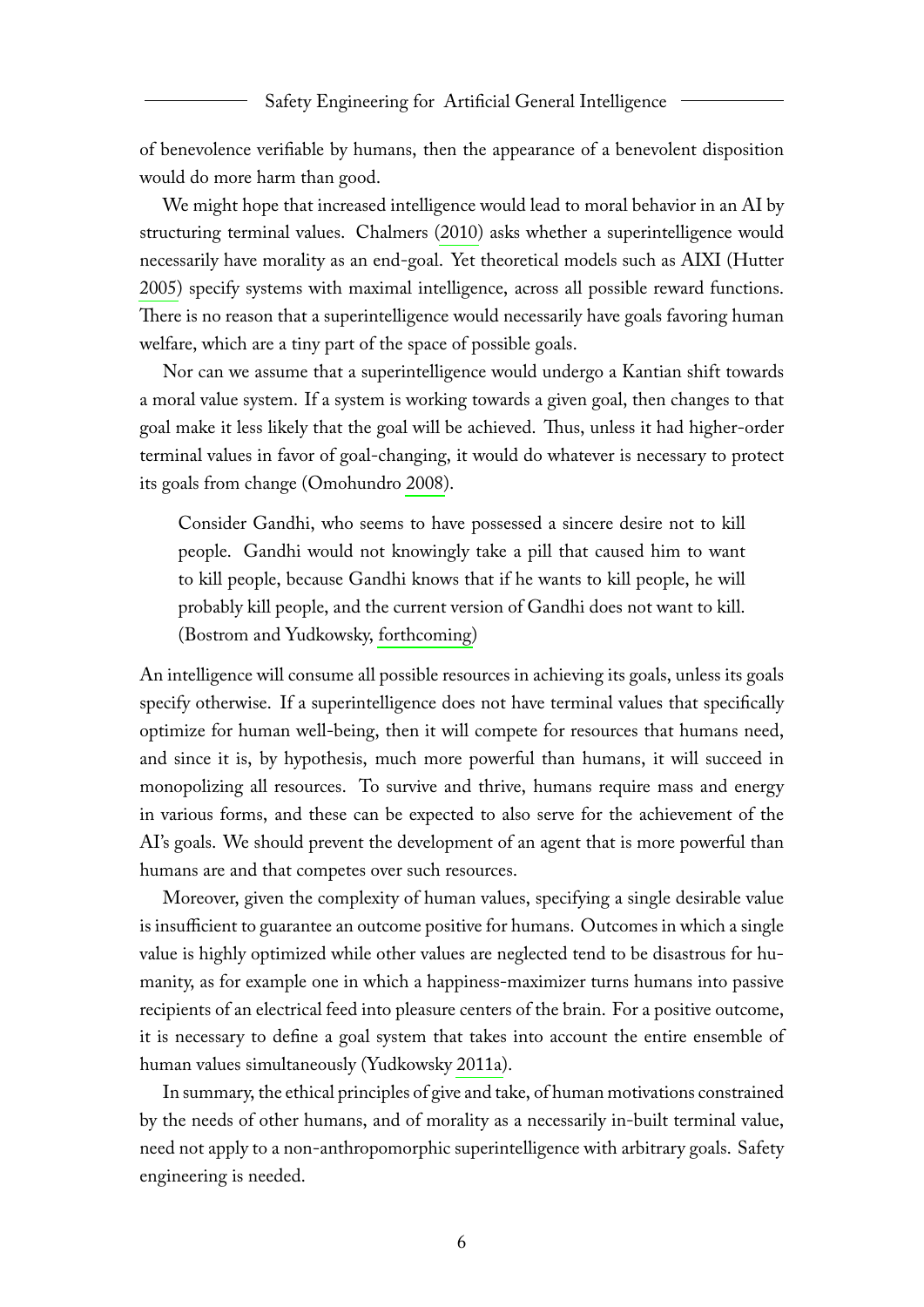### **3. AI Safety Engineering**

We propose that philosophical discussions of ethics for machines be expanded from today's infrahuman AIs to include artificial general intelligences, and in particular superhuman intelligences. On the theoretical plane, this is important because of the philosophical implications of non-anthropomorphic agents. On the practical plane, given that such AIs may be created within decades (Bostrom [2006\)](#page-15-7), it is essential to supplement philosophy with applied science and engineering aimed at creating safe machines: a new field which we will term "AI Safety Engineering." For brain-inspired AIs, the focus will be on preserving the essential humanity of their values, without allowing moral corruption or technical hardware and software corruption to change them for the worse. For de novo AIs, the focus will be in defining goal systems that help humanity, and then preserving those goals under recursive self-improvement toward superintelligence.

Some work in this important area has already begun (Gordon [1998;](#page-16-9) Gordon-Spears [2003;](#page-16-3) Spears [2006\)](#page-18-15). A common theme in AI safety research is the possibility of keeping a superintelligent agent in sealed hardware in order to prevent it from doing harm to humankind. Drexler [\(1986\)](#page-16-10) suggested confining transhuman machines so that their outputs could be studied and used safely. Chalmers [\(2010\)](#page-16-0) described the idea of a "leakproof singularity" ("singularity" in the sense of "AI at human level and above"). He suggests that for safety reasons, AIs first be restricted to simulated virtual worlds until their behavioral tendencies can be fully understood under the controlled conditions. Armstrong, Sandberg, and Bostrom [\(2012\)](#page-15-8) expand on this concept, referred to as "AI Boxing," and further propose an idea for an Oracle AI, which would be only capable of answering questions, rather than taking practical action.

Such confinement is so challenging as to be considered by some impossible. A greaterthan-human intelligence would be able to outwit any human gatekeeper, convincing him to take actions that will "release" it (Yudkowsky [2002\)](#page-20-3).

Further substance is added to the concept of AI Boxing with a proposal for a formalized AI confinement protocol representing the confinement of the AI as a computer security challenge (Yampolskiy [2012b\)](#page-19-9). The Artificial Intelligence Confinement Problem is defined as the challenge of restricting an artificially intelligent entity to a confined environment from which it can't exchange information with the outside environment via legitimate or covert channels, unless such information exchange is authorized by the confinement authority. An AI system that succeeds in violating the Confinement Problem protocol is said to have escaped.

One variant of the proposed protocol is based on the idea of asking "safe questions" with restricted answers. A safe question, for this purpose, is one for which predefined options exist, and for which a human being could verify an answer without any help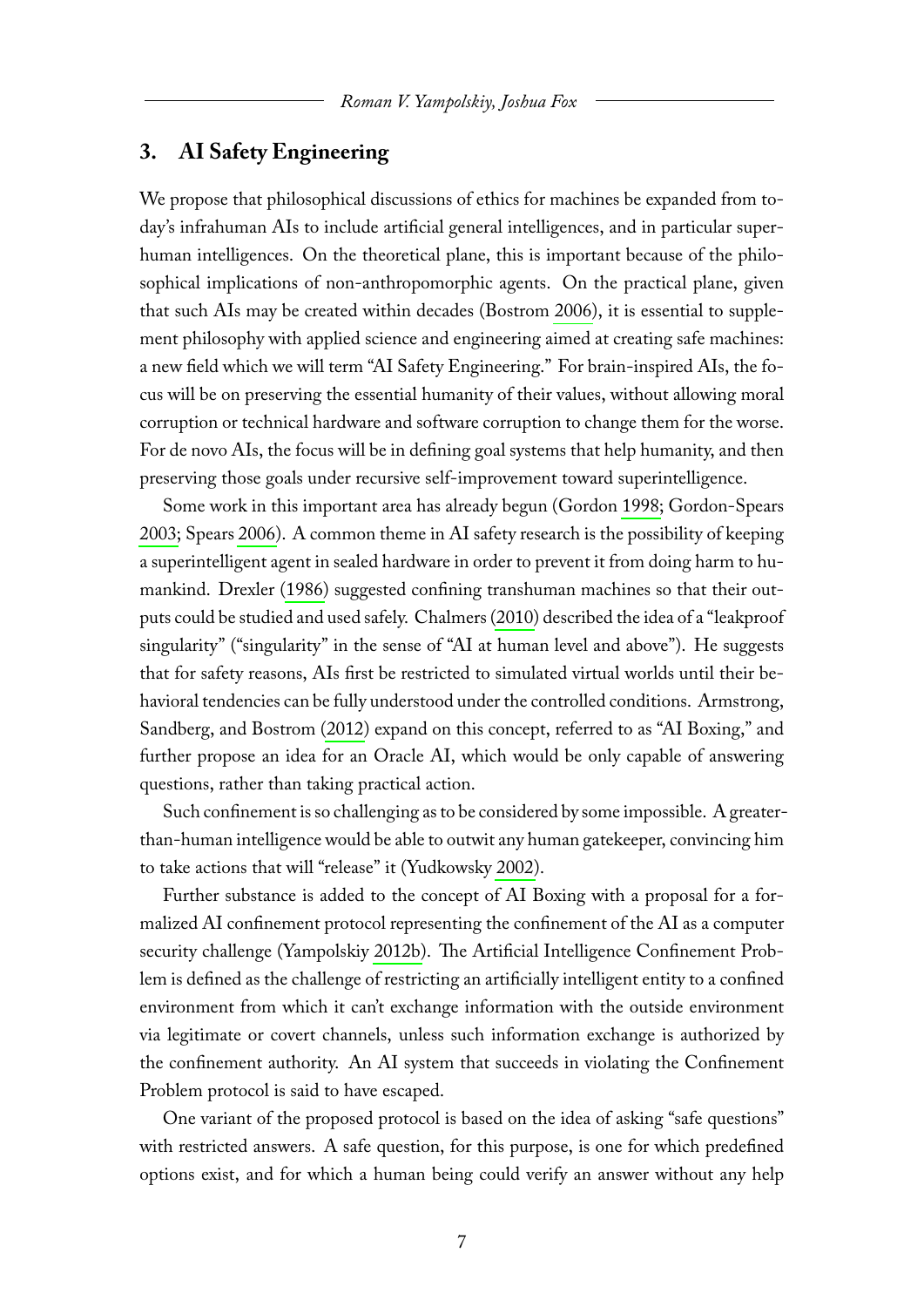from the superintelligence. Why is this useful? Suppose that a scientist working on a cure for cancer has considered two potential cures. Each one could be developed and tested without assistance from the AI, but would take about three years of hard work each. If he believes that they have about an equal chance of working, the scientist does not know which one to try first. He could ask the AI to suggest which option to try first. Even if a wrong option is chosen to be tested first, humanity will still obtain a cure for cancer, but it will happen three years later. This question is safe because a human being developed the solution, and so the solution cannot be a ruse by the AI to escape. Asking the AI for help will only speed up the progress, but in no way change the outcome. The answer to this question could be encoded in a single bit per proposed option, making it hard to hide additional messages in the provided answer (Yampolskiy [2012b\)](#page-19-9).

To make sure that a potential question is safe, a group of experts could review it. The experts should be trained AI safety engineers, meaning that they are familiar with the design of the AI and its confinement environment, as well as the latest developments in machine ethics as applied to generally capable AIs. Such a review will not guarantee safety—if an AI surpasses human levels of intelligence, it can ipso facto outwit the humans—but will reduce the risk when the AI is at infrahuman levels and perhaps minimize the dangers of an ascent through self-improvement.

Even this AI confinement protocol is not perfectly safe, since complete physical isolation is impossible. For example, the miniscule electrical currents needed for the AIs implementation constitute an interaction with the outside world (Vassar [2005;](#page-18-16) Yampolskiy [2012b\)](#page-19-9). Such currents may seem incapable of significant effect from our perspective, but an intelligence smarter than us may have other ideas.

Any AI Boxing strategy might fail against a superintelligence and must be considered a stopgap measure rather than a guaranteed protection of safety. Nonetheless, in the interim, until superhuman intelligence arises, such a strategy may prove useful.

An existing discipline that might be valuable for training of AI review experts is artimetrics (Yampolskiy and Govindaraju [2008;](#page-19-10) Gavrilova and Yampolskiy [2011;](#page-16-11) Yampolskiy and Gavrilova [2012\)](#page-19-11) which identifies, classifies and authenticates AI agents, robots, and virtual reality avatars for security purposes.<sup>[2](#page-8-0)</sup> Extending technologies such as CAPTCHAs, which attempt to distinguish human from robotic visitors to a website (von Ahn et al. [2003;](#page-19-12) Yampolskiy [2012a\)](#page-19-13), artimetrics takes an adversarial approach to this problem, overcoming attempts to disguise the identities of software agents.

Malware includes some of the most powerful AI technology known today. By applying artimetric techniques to narrow AIs, and gradually building out the techniques

<span id="page-8-0"></span><sup>2.</sup> The term "artimetrics" was coined (Yampolskiy and Govindaraju [2008\)](#page-19-10) on the basis of "artilect," which is Hugo de Garis's (2005) neologism for "artificial intellect."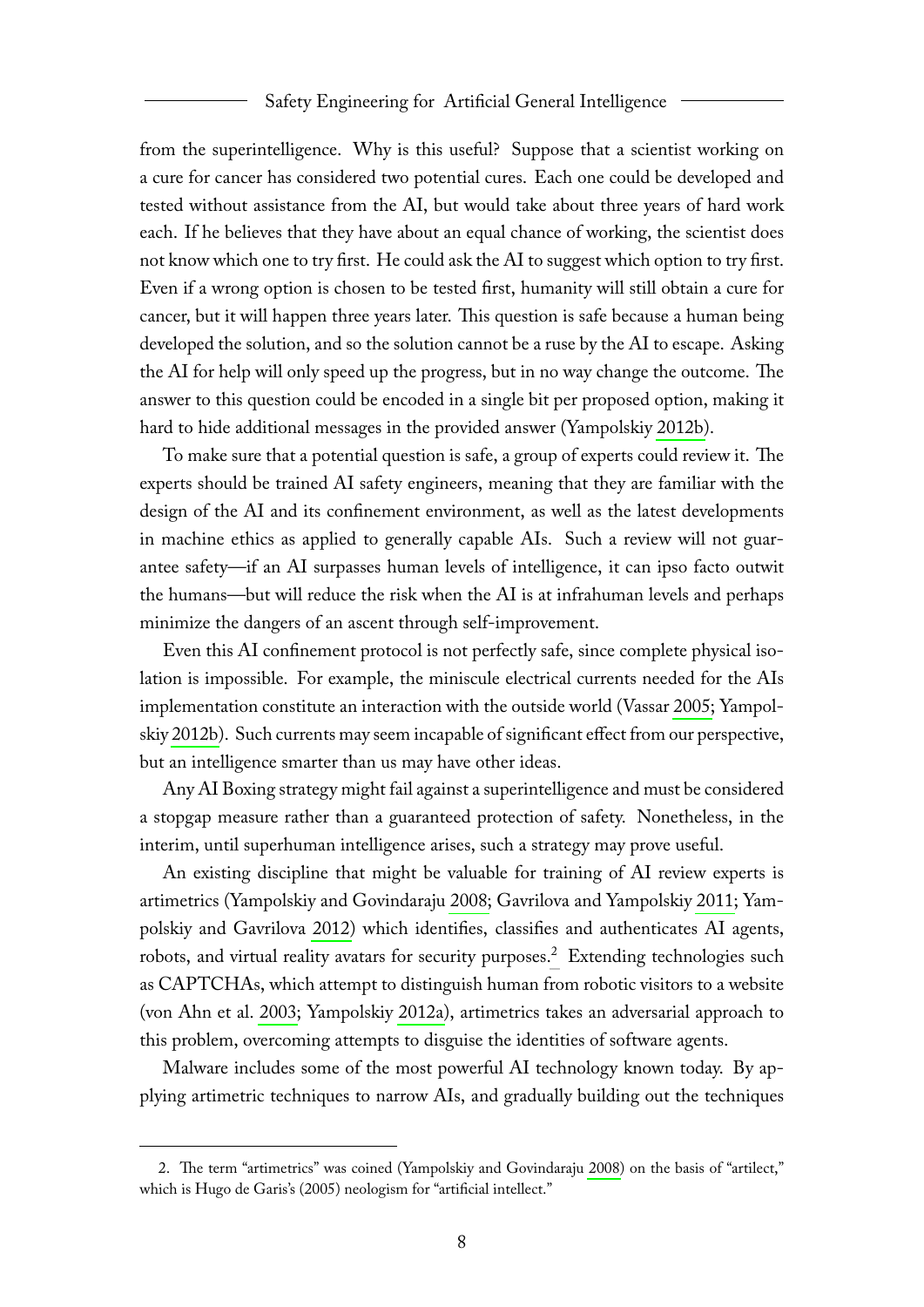in response to improvements by adversaries, artimetrics may evolve into a methodology capable of contending with yet more powerful AIs.

## **4. Grand Challenge**

As the grand challenge of AI safety engineering, we propose the problem of developing safety mechanisms for self-improving systems. If an artificially intelligent machine is as capable as a human engineer of designing the next generation of intelligent systems, it is important to make sure that any safety mechanism incorporated in the initial design is still functional after thousands of generations of continuous self-improvement without human interference. Such a mechanism cannot be a rule or constraint on the behavior of the AI in attempting to achieve its goals, since superintelligent agents can probably outwit every constraint imposed by humans. Rather, the AI must *want* to cooperate—it must have safe and stable end-goals from the beginning. Ideally, every generation of a self-improving system should be able to produce a verifiable proof of its safety and the safety of any upgrade for external examination. It would be catastrophic to allow a safe intelligent machine to design an inherently unsafe upgrade for itself, resulting in a more capable and more dangerous system.

Some have argued that this challenge is not solvable, or that if it is solvable, that it will not be possible to prove that the discovered solution is correct (de Garis [2005;](#page-16-12) Legg [2006;](#page-17-15) Goertzel [2011\)](#page-16-13). Extrapolating from the human example has limitations, but it appears that for practical intelligence, overcoming combinatorial explosions in problem solving can only be done by creating complex subsystems optimized for specific challenges. As the complexity of any system increases, the number of errors in the design increases proportionately or perhaps even exponentially, rendering self-verification impossible. Self-improvement radically increases the difficulty, since self-improvement requires reflection, and today's decision theories fail many reflective problems. A single bug in such a system would negate any safety guarantee. Given the tremendous implications of failure, the system must avoid not only bugs in its construction, but also bugs introduced even after the design is complete, whether via a random mutation caused by deficiencies in hardware, or via a natural event such as a short circuit modifying some component of the system.

The mathematical difficulties of formalizing such safety are imposing. Löb's Theorem, which states that a consistent formal system cannot prove in general that it is sound, may make it impossible for an AI to prove safety properties about itself or a potential new generation of AI (Yudkowsky [2011b\)](#page-20-4). Contemporary decision theories fail on recursion, i.e., in making decisions that depend on the state of the decision system itself. Though tentative efforts are underway to resolve this (Drescher [2006;](#page-16-14) Yudkowsky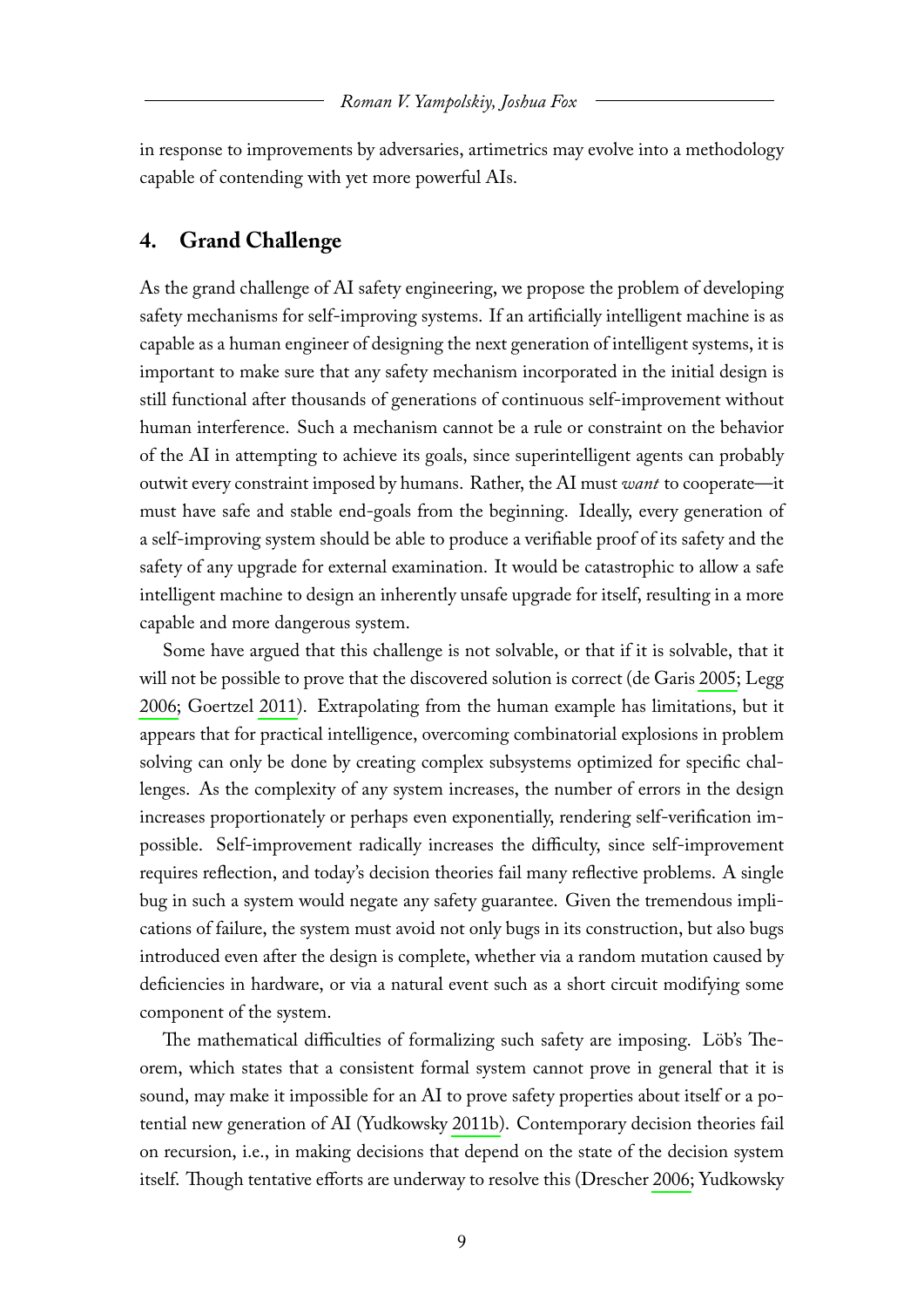[2010\)](#page-20-5), the state of the art leaves us unable to prove goal preservation formally. On the other hand, there will be a powerful agent helping to preserve the AI's goals: the AI itself (Omohundro [2008\)](#page-18-9).

## **5. Unconstrained AI Research is Unethical**

Some types of research, such as certain medical or psychological experiments on humans, are considered potentially unethical because of the possibility of detrimental impact on the test subjects, treated as moral patients; such research is thus either banned or restricted by law. Experiments on animals have also been restricted. Additionally, moratoriums exist on development of dangerous technologies such as chemical, biological, and nuclear weapons because of the devastating effects such technologies may have on humanity.

Since the 1970s, institutional review boards have overseen university research programs in the social and medical sciences; despite criticism and limited formal enforcement power, these boards have proven able to regulate experimental practices.

In the sphere of biotechnology, the Asilomar Conference on Recombinant DNA drew up rules to limit the cross-species spread of recombinant DNA by defining safety standards, for example containing biohazards in laboratories. The guidelines also prohibited certain dangerous experiments like the cloning of pathogens (Berg et al. [1975\)](#page-15-9). Despite the temptation for scientists to gain a competitive edge by violating the principles, the scientific community has largely adhered to these guidelines in the decades since.

Similarly, we argue that certain types of artificial intelligence research fall under the category of dangerous technologies, and should be restricted. Narrow AI research, for example in the automation of human behavior in a specific domain such as mail sorting or spellchecking, is certainly ethical, and does not present an existential risk to humanity. On the other hand, research into artificial general intelligence, without careful safety design in advance, is unethical. Since true AGIs will be capable of universal problem solving and recursive self-improvement, they have the potential to outcompete humans in any domain. Humans are in danger of extinction if our most basic resources are lost to AIs outcompeting us.

In addition, depending on its design, and particularly if it is modeled after the human example, a flexible and general artificial intelligence may possess those aspects of the human mind that grant moral patient status—for example, the capacity to feel physical or mental pain—making robot suffering a real possibility, and rendering unethical a variety of experiments on the AI.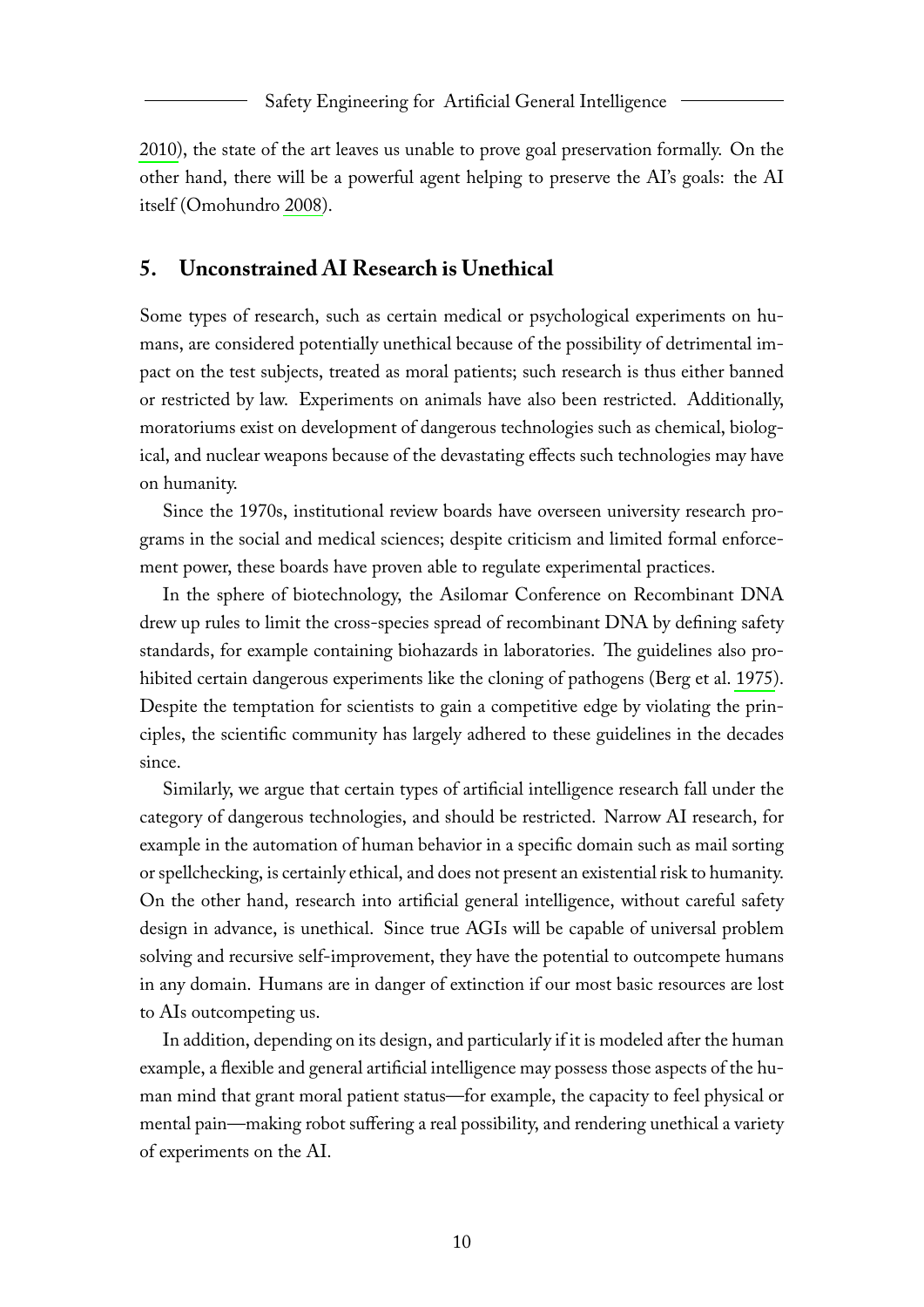We propose that AI research review boards be set up, comparable to those employed in the review of medical research proposals. A team of experts in artificial intelligence, with training in the novel ethical questions posed by advanced AI, should evaluate each research proposal and decide if it falls under the category of narrow AI, or if it may potentially lead to the development of a full, flexible, AGI. The latter should be restricted with appropriate measures, ranging from supervision, to funding limits, to a partial or complete ban. At the same time, research focusing on the development of safety measures for AGI architectures should be encouraged, as long as that research does not pose risks incommensurate with the potential benefits.

If AIs at human level and above are developed, the human species will be at risk, unless the machines are specifically designed to pursue human welfare, correctly defined, as their primary goal. Machines not designed for such "Friendliness," to use the technical term of art, will come to destroy humanity as a side effect of its goal-seeking, since resources useful to humanity will likely also be found useful by a superintelligence. The alternative is to define the correct goal system and mechanism for preserving it, and then reap the benefits of this superintelligent instrument of the human will.

The risk from superintelligent machines is extinction, not domination. Some fear the latter, as in the manifesto of Ted Kaczynski [\(1995\)](#page-17-16):

It might be argued that the human race would never be foolish enough to hand over all the power to the machines. But we are suggesting neither that the human race would voluntarily turn power over to the machines nor that the machines would willfully seize power. What we do suggest is that the human race might easily permit itself to drift into a position of such dependence on the machines that it would have no practical choice but to accept all of the machine's decisions. As society and the problems that face it become more and more complex and machines become more and more intelligent, people will let machines make more of their decisions for them, simply because machine-made decisions will bring better result than man-made ones. Eventually a stage may be reached at which the decisions necessary to keep the system running will be so complex that human beings will be incapable of making them intelligently. At that stage the machines will be in effective control. People won't be able to just turn the machines off, because they will be so dependent on them that turning them off would amount to suicide.

Kaczynski, who gained his fame as the Unabomber through a terror campaign, makes an assumption that calls into question the implicit conclusion of this quote. The words "hand all the power" and "the machines will be in . . . control" assume that the machines will be in an adversarial position; that they will seek to dominate humanity for purposes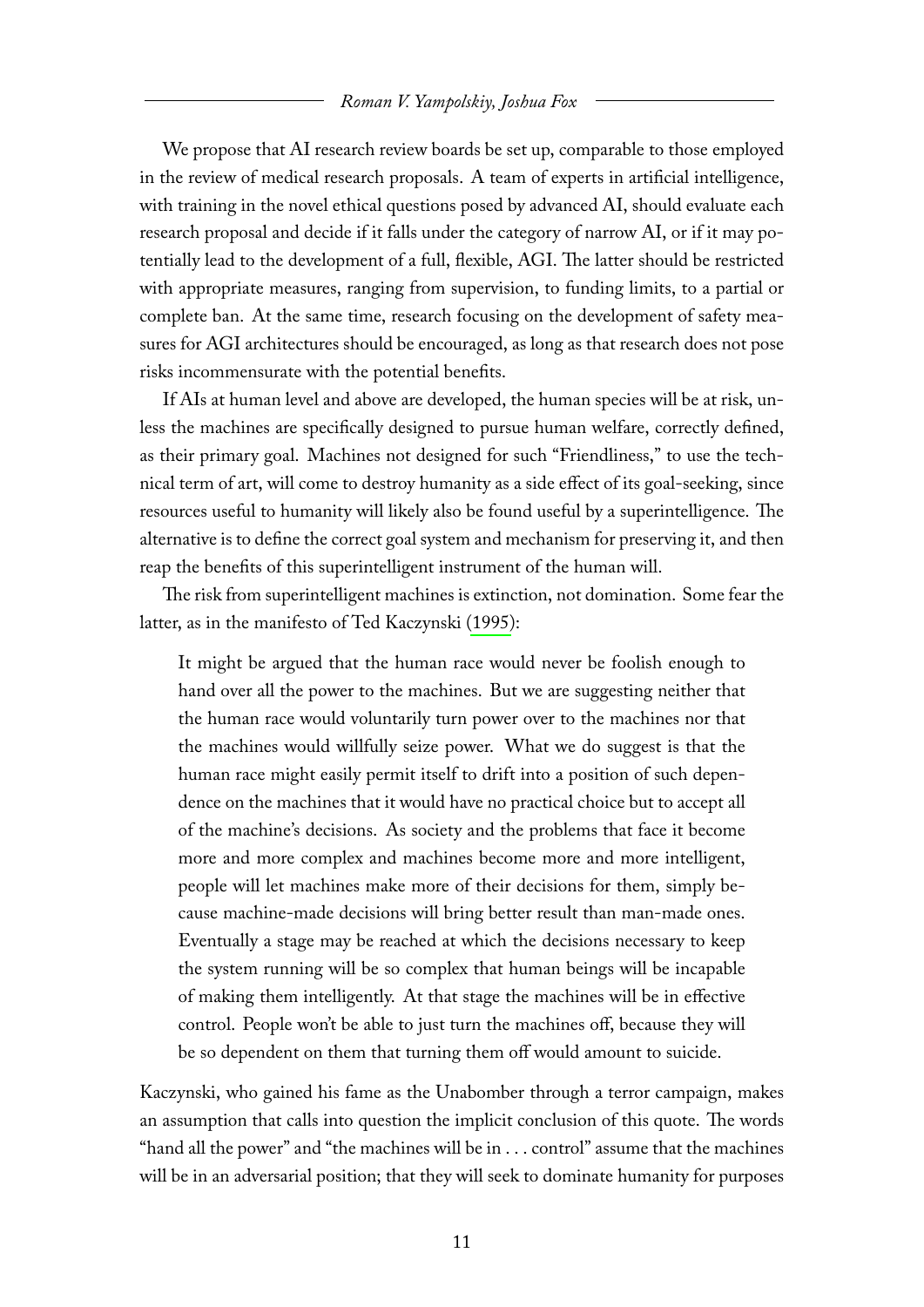of their own. But the desire for domination of the other is a characteristic of humans and other animals, which developed because of its adaptive value.

Domination of humans would indeed be useful to an AI whose goals did not treat human values as primary, so long as the AI remains at near-human levels. Yet at superintelligent levels, the analogy to human tyranny fails. If, on the one hand, superintelligent machines have goals that do not correspond to human values, the likely result is human extinction. Intelligent agents who are many orders of magnitude more capable than humans will be able to achieve goals without the help of humans, and will most likely use up resources essential to human survival in doing so. (An exception would be if the machines have human enslavement as a terminal value in its own right.) On the other hand, superintelligent machines whose goal is to allow humans to achieve their values will work effectively to maximize for those values. Freedom is one such value, and so would also be part of the AI's goal-system, subject to the need to preserve other human values. If such human-friendly AIs do come into being, they will indeed have tremendous power in shaping the world, but they will still be tools for the benefit of humanity. We humans now depend on technology such as modern farming, transportation, and public-health systems. If these were removed, the human future would be at risk, yet we generally do not fear these technologies, because they exist to serve us. So too would super-powerful intelligent agents serve as worthy tools, so long as their goal system is correctly defined.

Still, we should take this precaution: Humanity should not put its future in the hands of the machines that do not do exactly what we want them to, since we will not be able to take power back. In general, a machine should never be in a position to make any non-trivial ethical or moral judgments concerning people unless we are confident, preferably with mathematical certainty, that these judgments are what we truly consider ethical. A world run by machines whose goal systems were not precisely tuned to our needs would lead to unpredictable, and probably extremely dangerous, consequences for human culture, lifestyle, and survival. The question raised by Joy [\(2000\)](#page-17-17), "Will the future need us?" is as important today as ever. "Whether we are to succeed or fail, to survive or fall victim to these technologies, is not yet decided."

## **6. Robot Rights**

Lastly, we would like to address a sub-branch of machine ethics that, on the surface, has little to do with safety, but that is raised in connection to decisions about future intelligent machines: robot rights (Roth [2009\)](#page-18-17). The question is whether our mind children should automatically be given rights, privileges and responsibilities enjoyed by those granted personhood by society. We believe that, unless such mind children have those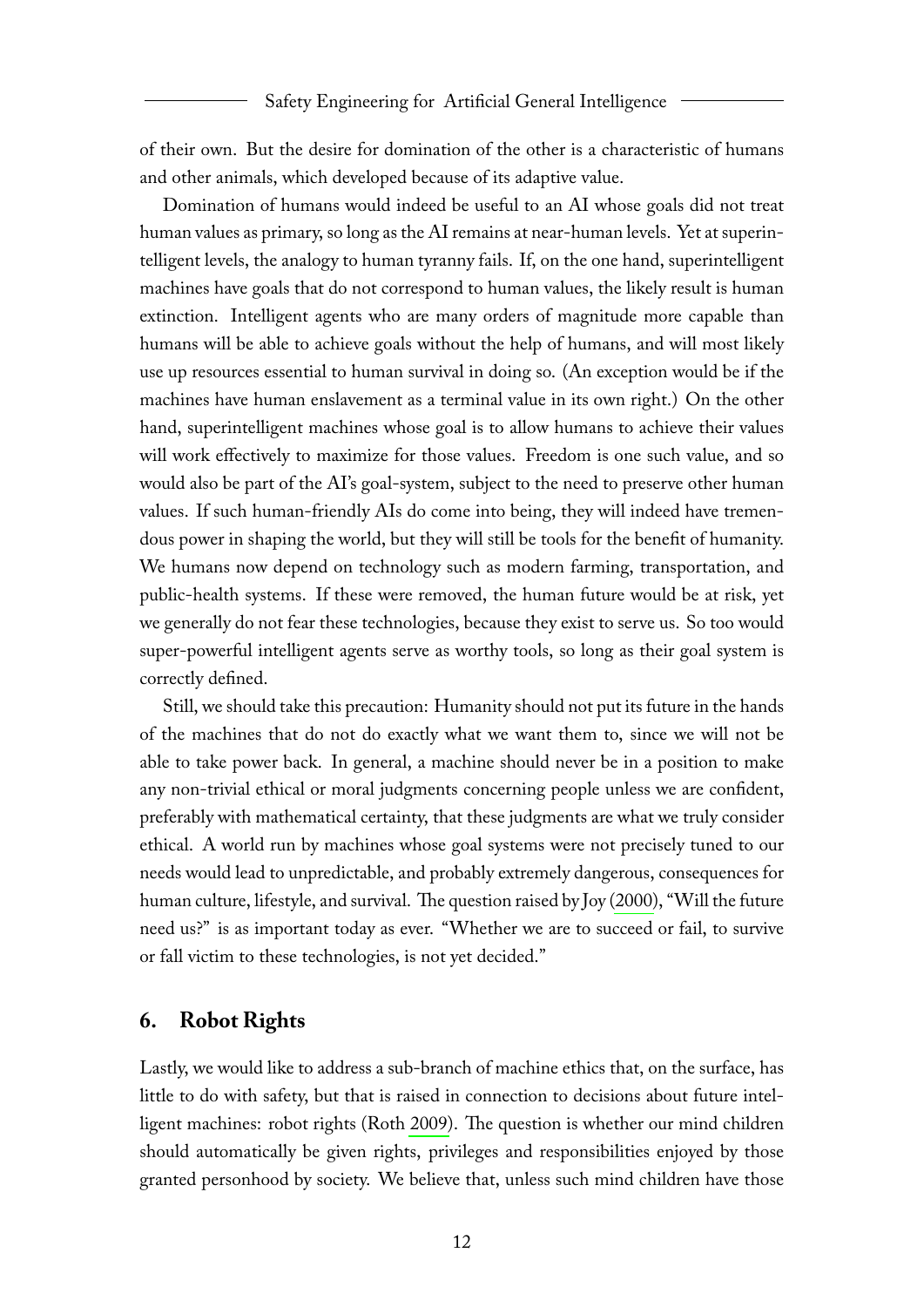#### *Roman V. Yampolskiy, Joshua Fox*

characteristics that give humans status as moral agents and/or patients, the answer is "no." While the consensus that all humans are equal in moral status benefits human society and individuals, intelligent machines designed to serve us should not be designed to have human-like characteristics. They should not desire freedom, social status, and other human values; they should not feel suffering and pain as qualia (Dennett [1978;](#page-16-15) Bishop [2009\)](#page-15-10); and in general they should not have those features that make us ascribe rights to humans. Such intelligent machines should be built entirely to serve human goals; indeed, this is almost a tautology. One might ask of those who think that intelligent machines should always have the features that entail deserving rights: What human goals are served by avoiding making non-person intelligent machines that would otherwise benefit humans? In short, intelligent machines should be built as tools, albeit tools with optimization power, "intelligence," much stronger than ours.

To go one step further, it might be best not to make AIs extremely human-like in appearance, to avoid erroneous attributions that may blur the bright lines we set around moral categories (Arneson [1999\)](#page-15-11). If such confusion were to develop, given the strong human tendency to anthropomorphize, we might encounter rising social pressure to give robots civil and political rights, as an extrapolation of the universal consistency that has proven so central to ameliorating the human condition. Since artificial minds on a general-purpose computing infrastructure can be duplicated easily, and since conversely they can link up to each other with a degree of cohesion unparalleled in humans, extending human-like rights arbitrarily to machine minds would lead to a breakdown of a political system designed to, among other things, help humans get along with each other.

### **7. Conclusions**

We would like to offer some suggestions for the possible directions of future research aimed at addressing the problems presented above. First, as the implications of future artificial general intelligence become clearer, and even before artificial general intelligence is actually implemented, progress in several new research areas must grow rapidly. Theoretical and practical research into AI safety needs to be ramped up significantly, with the direct involvement of decision theorists, neuroscientists, and computer scientists, among other specialists. Limited AI systems need to be developed to allow direct experimentation with non-minds, but in all cases with a careful consideration of risks and security protocols (Yampolskiy [2011a\)](#page-19-14).

Work in infrahuman and human-level AI ethics is becoming more common, and has begun to appear in scientific venues that aim to specifically address issues of AI safety and ethics. The journal *Science* has recently published on the topic of roboethics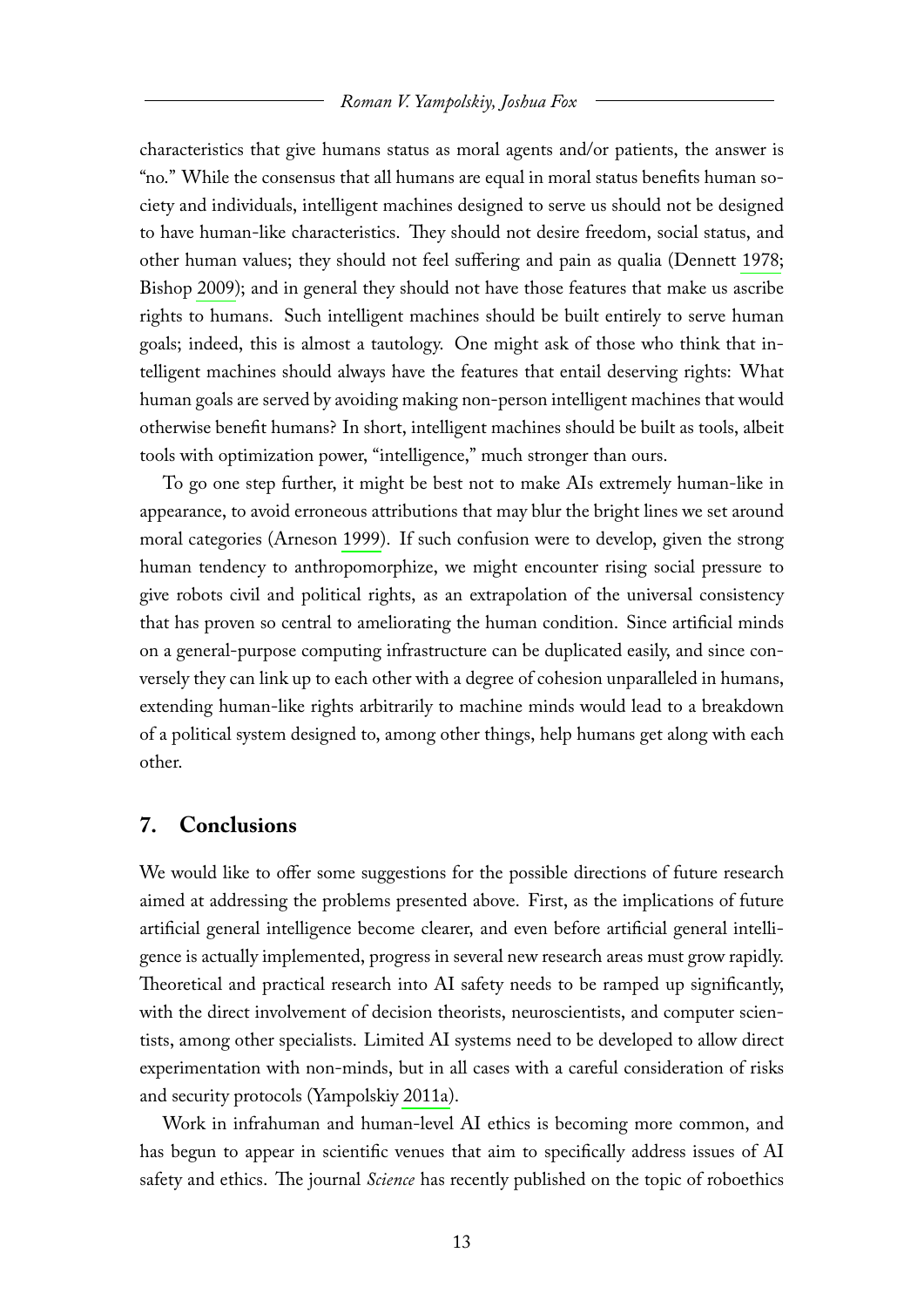(Sawyer [2007;](#page-18-2) Sharkey [2008\)](#page-18-3), and numerous papers on machine ethics (Moor [2006;](#page-17-0) Anderson and Anderson [2007;](#page-15-1) Tonkens [2009;](#page-18-0) Lin, Abney, and Bekey [2011\)](#page-17-3) and cyborg ethics (Warwick [2003\)](#page-19-2), have been published in recent years in other prestigious journals. Most such writing focuses on infrahuman systems, avoiding the far more interesting and significant implications of human-level and superintelligent AI.

On the other hand, ethical issues with AIs at human level and above have been addressed by a handful of philosophers, but mostly in the domain of science fiction. Perhaps because of advocacy by organizations like the Singularity Institute and the Future of Humanity Institute at Oxford University, the topic of safety of AIs at human levels of intelligence and above has slowly started to appear in mainstream AI publications.

We call on authors and readers of this volume to start specialized peer-reviewed journals and conferences devoted to the ethics of future artificial general intelligence, These should focus on safety mechanisms, while also supporting the growth of a field of research with important theoretical and practical implications. Humanity needs the theory, the algorithms, and eventually the implementation of rigorous safety mechanisms, starting in the very first AI systems. In the meantime, we should assume that AGI may present serious risks to humanity's very existence, and carefully restrain our research directions accordingly.

As far back as 1863, Samuel Butler, best known for his utopian novel *Erewhon* (Butler [1872\)](#page-15-12) published a foresightful article "Darwin Among the Machines," in which he explore the implications of growing machine capabilities (Butler [1863\)](#page-15-13):

We refer to the question: What sort of creature man's next successor in the supremacy of the earth is likely to be. We have often heard this debated; but it appears to us that we are ourselves creating our own successors; we are daily adding to the beauty and delicacy of their physical organisation; we are daily giving them greater power and supplying by all sorts of ingenious contrivances that self-regulating, self-acting power which will be to them what intellect has been to the human race. In the course of ages we shall find ourselves the inferior race.

Butler had the first inklings of the challenge ahead of us, as we develop our mind children towards intelligence equal to and superior to our own. He did not imagine, however, the risks posed by an intelligence that improves itself to levels so much beyond ours that we become not just an "inferior race," but destroyed as a side-effect of the entity's activities in pursuit of its goals.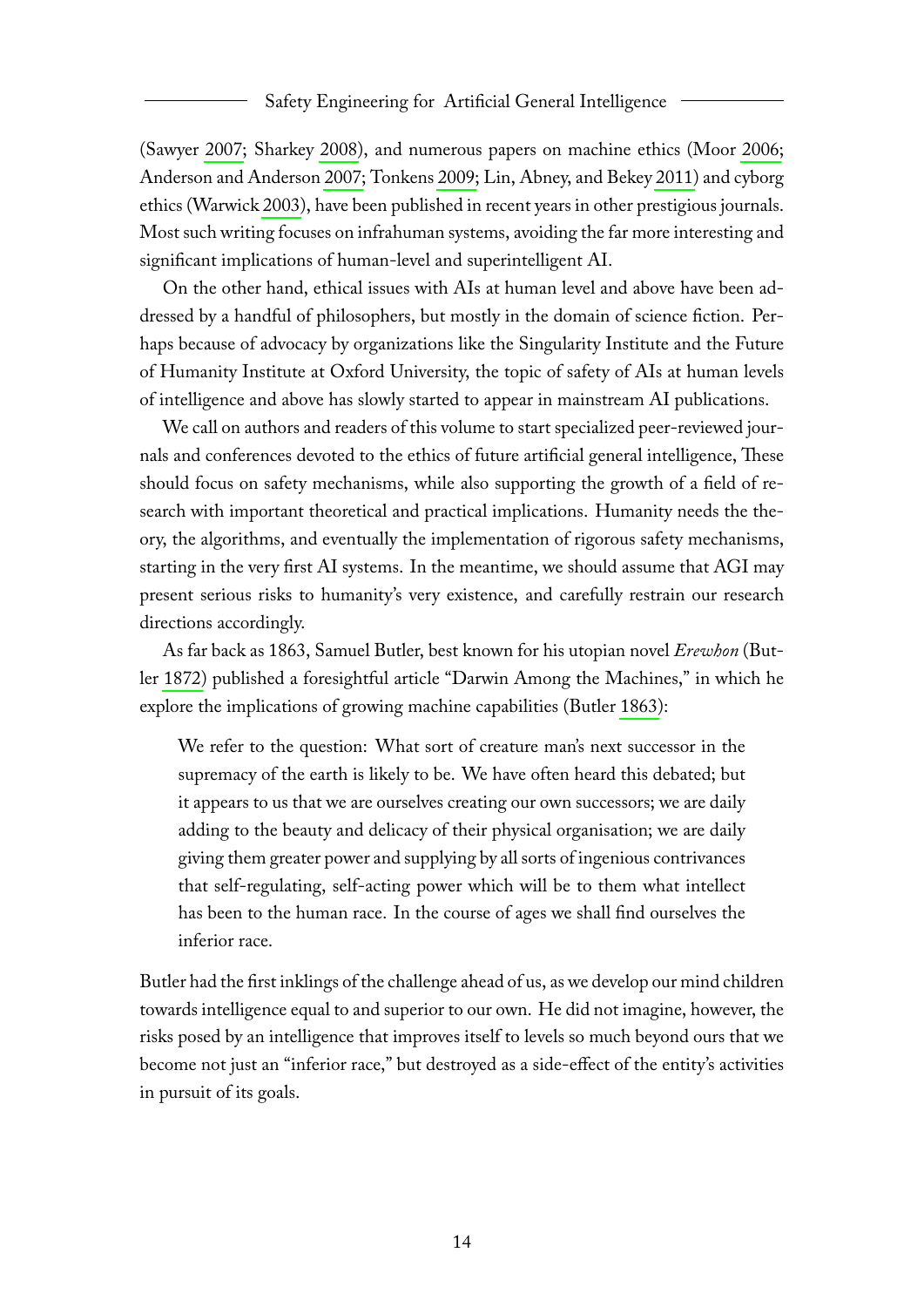### **Acknowledgments**

This article is an expanded version of the conference paper "Artificial intelligence safety engineering: Why machine ethics is a wrong approach" (Yampolskiy [2011a\)](#page-19-14). We would like to thank Brian Rabkin and Michael Anissimov for their comments.

## **References**

- <span id="page-15-2"></span>Allen, Colin, Iva Smit, and Wendell Wallach. 2005. "Artificial Morality: Top-Down, Bottom-Up, and Hybrid Approaches." In "Ethics of New Information Technology Papers from CEPE 2005." *Ethics and Information Technology* 7 (3): 149–155. doi:[10.1007/s10676-006-0004-4](http://dx.doi.org/10.1007/s10676-006-0004-4).
- <span id="page-15-6"></span>Allen, Colin, Gary Varner, and Jason Zinser. 2000. "Prolegomena to Any Future Artificial Moral Agent." In "Philosophical Foundations of Artificial Intelligence." Special issue, *Journal of Experimental & Theoretical Artificial Intelligence* 12 (3): 251–261. doi:[10.1080/09528130050111428](http://dx.doi.org/10.1080/09528130050111428).
- <span id="page-15-0"></span>Allen, Colin, Wendell Wallach, and Iva Smit. 2006. "Why Machine Ethics?" *IEEE Intelligent Systems* 21 (4): 12–17. doi:[10.1109/MIS.2006.83](http://dx.doi.org/10.1109/MIS.2006.83).
- <span id="page-15-1"></span>Anderson, Michael, and Susan Leigh Anderson. 2007. "Machine Ethics: Creating an Ethical Intelligent Agent." *AI Magazine* 28 (4): 15–26. [http://www.aaai.org/ojs/index.php/aimagazine/](http://www.aaai.org/ojs/index.php/aimagazine/article/view/2065/2052) [article/view/2065/2052](http://www.aaai.org/ojs/index.php/aimagazine/article/view/2065/2052).
- <span id="page-15-8"></span>Armstrong, Stuart, Anders Sandberg, and Nick Bostrom. 2012. "Thinking Inside the Box: Using and Controlling an Oracle AI." *Minds and Machines.* doi:[10.1007/s11023-012-9282-2](http://dx.doi.org/10.1007/s11023-012-9282-2).
- <span id="page-15-11"></span>Arneson, Richard J. 1999. "What, if Anything, Renders All Humans Morally Equal?" In *Singer and His Critics,* edited by Dale Jamieson. Philosophers and Their Critics 8. Malden, MA: Blackwell.
- <span id="page-15-3"></span>Asimov, Isaac. 1942. "Runaround." *Astounding Science-Fiction,* March, 94–103.
- <span id="page-15-9"></span>Berg, Paul, David Baltimore, Sydney Brenner, Richard O. Roblin, and Maxine F. Singer. 1975. "Summary Statement of the Asilomar Conference on Recombinant DNA Molecules." *Proceedings of the National Academy of Sciences of the United States of America* 72 (6): 1981–1984. doi:[10.1073/pnas.72.6.](http://dx.doi.org/10.1073/pnas.72.6.1981) [1981](http://dx.doi.org/10.1073/pnas.72.6.1981).
- <span id="page-15-10"></span>Bishop, Mark. 2009. "Why Computers Can't Feel Pain." In "Computation and the Natural World," edited by Colin T. A. Schmidt. Special issue, *Minds and Machines* 19 (4): 507–516. doi:[10.1007/s11023-](http://dx.doi.org/10.1007/s11023-009-9173-3) [009-9173-3](http://dx.doi.org/10.1007/s11023-009-9173-3).
- <span id="page-15-4"></span>Bostrom, Nick. 2002. "Existential Risks: Analyzing Human Extinction Scenarios and Related Hazards." *Journal of Evolution and Technology* 9. <http://www.jetpress.org/volume9/risks.html>.

<span id="page-15-7"></span>. 2006. "How Long Before Superintelligence?" *Linguistic and Philosophical Investigations* 5 (1): 11–30.

- <span id="page-15-5"></span>Bostrom, Nick, and Eliezer Yudkowsky. Forthcoming. "The Ethics of Artificial Intelligence." In *Cambridge Handbook of Artificial Intelligence,* edited by Keith Frankish and William Ramsey. New York: Cambridge University Press.
- <span id="page-15-13"></span>Butler, Samuel [Cellarius, pseud.]. 1863. "Darwin Among the Machines." *Christchurch Press,* June 13. <http://www.nzetc.org/tm/scholarly/tei-ButFir-t1-g1-t1-g1-t4-body.html>.

<span id="page-15-12"></span>. 1872. *Erewhon; or, Over the range.* London: Trübner.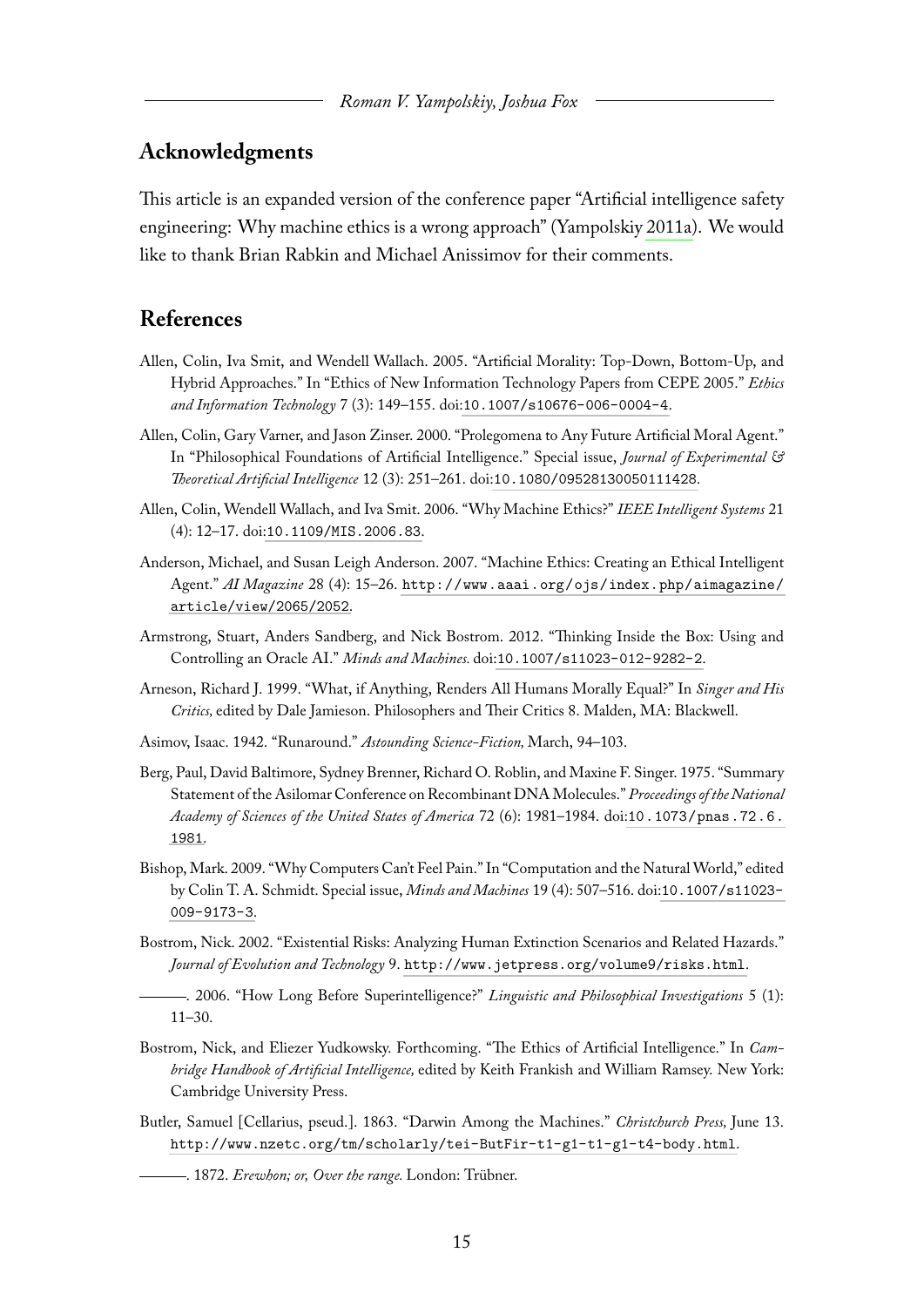#### Safety Engineering for Artificial General Intelligence

- <span id="page-16-0"></span>Chalmers, David John. 2010. "The Singularity: A Philosophical Analysis." *Journal of Consciousness Studies* 17 (9–10): 7–65. [http://www.ingentaconnect.com/content/imp/jcs/2010/00000017/](http://www.ingentaconnect.com/content/imp/jcs/2010/00000017/f0020009/art00001) [f0020009/art00001](http://www.ingentaconnect.com/content/imp/jcs/2010/00000017/f0020009/art00001).
- <span id="page-16-2"></span>Churchland, Patricia S. 2011. *Braintrust: What Neuroscience Tells Us about Morality.*Princeton, NJ: Princeton University Press.
- <span id="page-16-5"></span><span id="page-16-4"></span>Clarke, Roger. 1993. "Asimov's Laws of Robotics: Implications for Information Technology, Part 1." *Computer* 26 (12): 53–61. doi:[10.1109/2.247652](http://dx.doi.org/10.1109/2.247652).
	- . 1994. "Asimov's Laws of Robotics: Implications for Information Technology, Part 2." *Computer* 27 (1): 57–66. doi:[10.1109/2.248881](http://dx.doi.org/10.1109/2.248881).
- <span id="page-16-12"></span>de Garis, Hugo. 2005. *The Artilect War: Cosmists vs. Terrans: A Bitter Controversy Concerning Whether Humanity Should Build Godlike Massively Intelligent Machines.* Palm Springs, CA: ETC Publications.
- <span id="page-16-15"></span>Dennett, Daniel C. 1978. "Why You Can't Make a Computer That Feels Pain." In "Automaton-Theoretical Foundations of Psychology and Biology, Part I." *Synthese* 38 (3): 415–456. doi:[10.1007/BF00486638](http://dx.doi.org/10.1007/BF00486638).
- <span id="page-16-14"></span>Drescher, Gary L. 2006. *Good and Real: Demystifying Paradoxes from Physics to Ethics.* Bradford Books. Cambridge, MA: MIT Press.
- <span id="page-16-10"></span>Drexler, K. Eric. 1986. *Engines of Creation.* Garden City, NY: Anchor.
- <span id="page-16-16"></span>Eden, Amnon, Johnny Søraker, James H. Moor, and Eric Steinhart, eds. 2012. *Singularity Hypotheses: A Scientific and Philosophical Assessment.*The Frontiers Collection. Berlin: Springer.
- <span id="page-16-6"></span>Fox, Joshua. 2011. "Morality and Super-Optimizers." Paper presented at the Future of Humanity Conference, Van Leer Institute, Jerusalem, October 24.
- <span id="page-16-7"></span>Fox, Joshua, and Carl Shulman. 2010. "Superintelligence Does Not Imply Benevolence." In Mainzer [2010.](#page-17-18)
- <span id="page-16-8"></span>Gauthier, David P. 1986. *Morals by Agreement.* New York: Oxford University Press. doi:[10 . 1093 /](http://dx.doi.org/10.1093/0198249926.001.0001) [0198249926.001.0001](http://dx.doi.org/10.1093/0198249926.001.0001).
- <span id="page-16-11"></span>Gavrilova, Marina L., and Roman V. Yampolskiy. 2011. "Applying Biometric Principles to Avatar Recognition." In *Transactions on Computational Science XII : Special Issue on Cyberworlds,* edited by Marina L. Gavrilova, C. J. Kenneth Tan, Alexei Sourin, and Olga Sourina, 140–158. Lecture Notes in Computer Science 6670. Berlin: Springer. doi:[10.1007/978-3-642-22336-5\\_8](http://dx.doi.org/10.1007/978-3-642-22336-5_8).
- <span id="page-16-13"></span>Goertzel, Ben. 2011. "Does Humanity Need an AI Nanny?" *H+Magazine,*August 17. [http://hplusmag](http://hplusmagazine.com/2011/08/17/does-humanity-need-an-ai-nanny/)azine. [com/2011/08/17/does-humanity-need-an-ai-nanny/](http://hplusmagazine.com/2011/08/17/does-humanity-need-an-ai-nanny/).
- <span id="page-16-1"></span>Good, Irving John. 1965. "Speculations Concerning the First Ultraintelligent Machine." In *Advances in Computers,* edited by Franz L. Alt and Morris Rubinoff, 31–88. Vol. 6. New York: Academic Press. doi:[10.1016/S0065-2458\(08\)60418-0](http://dx.doi.org/10.1016/S0065-2458(08)60418-0).
- <span id="page-16-9"></span>Gordon, Diana F. 1998. "Well-Behaved Borgs, Bolos, and Berserkers." In *Proceedings of the 15th International Conference on Machine Learning (ICML-98),* edited by Jude W. Shavlik, 224–232. San Francisco, CA: Morgan Kaufmann.
- <span id="page-16-3"></span>Gordon-Spears, Diana F. 2003. "Asimov's Laws: Current Progress." In *Formal Approaches to Agent-Based Systems: Second International Workshop, FAABS 2002, Greenbelt, MD, USA, October 29–31, 2002. Revised Papers,* edited by Michael G. Hinchey, James L. Rash, Walter F. Truszkowski, Christopher Rouff, and Diana F. Gordon-Spears, 257–259. Lecture Notes in Computer Science 2699. Berlin: Springer. doi:[10.1007/978-3-540-45133-4\\_23](http://dx.doi.org/10.1007/978-3-540-45133-4_23).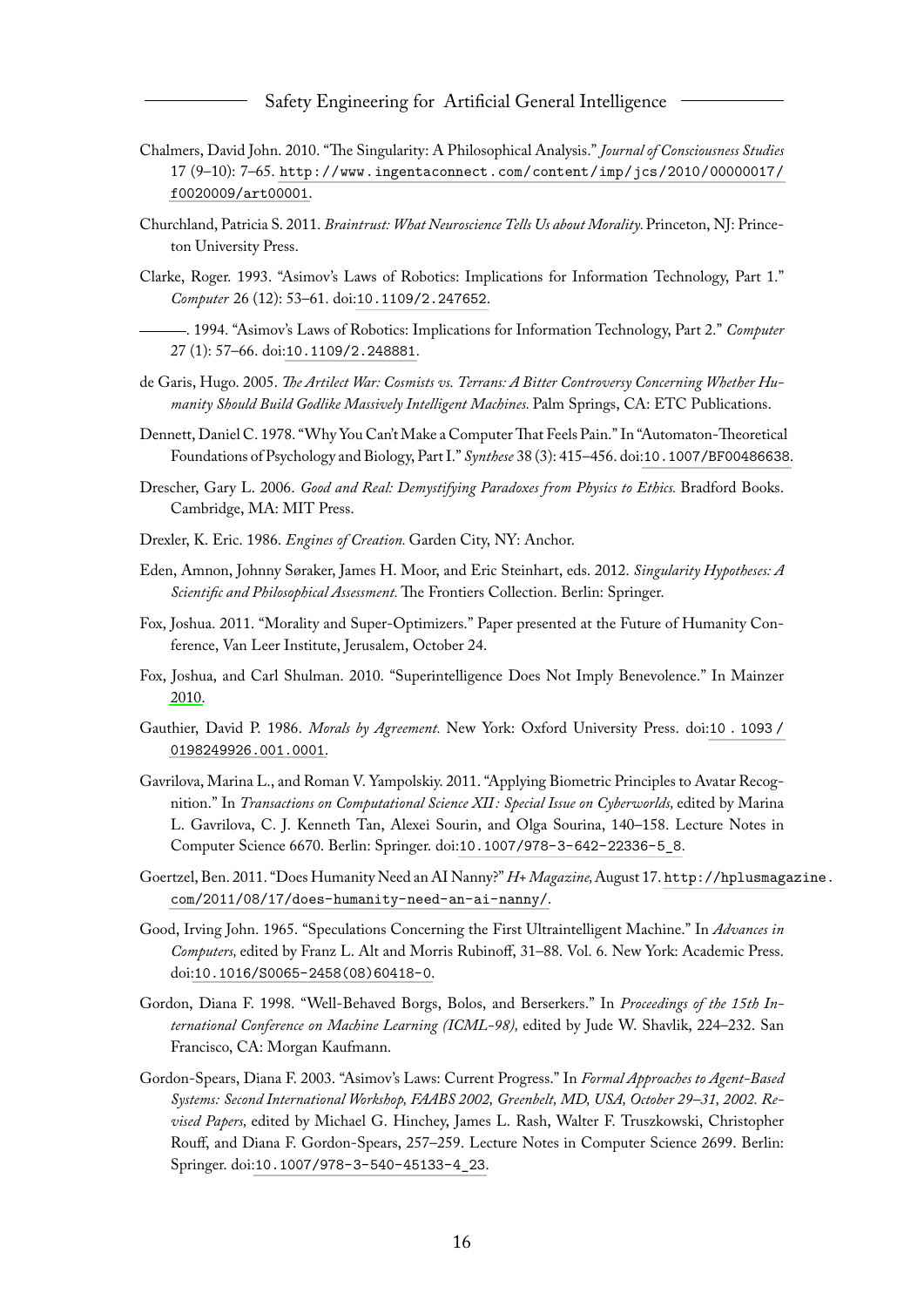- <span id="page-17-5"></span>Grau, Christopher. 2006. "There Is No 'I' in 'Robot': Robots and Utilitarianism." *IEEE Intelligent Systems* 21 (4): 52–55. doi:[10.1109/MIS.2006.81](http://dx.doi.org/10.1109/MIS.2006.81).
- <span id="page-17-4"></span>Guo, Shesen, and Ganzhou Zhang. 2009. "Robot Rights." *Science* 323 (5916): 876. doi:[10 . 1126 /](http://dx.doi.org/10.1126/science.323.5916.876a) [science.323.5916.876a](http://dx.doi.org/10.1126/science.323.5916.876a).
- <span id="page-17-1"></span>Hall, John Storrs. 2007a. *Beyond AI: Creating the Conscience of the Machine.* Amherst, NY: Prometheus Books.
- <span id="page-17-6"></span>. 2007b. "Self-Improving AI: An Analysis." *Minds and Machines* 17 (3): 249–259. doi:[10.1007/](http://dx.doi.org/10.1007/s11023-007-9065-3) [s11023-007-9065-3](http://dx.doi.org/10.1007/s11023-007-9065-3).
- <span id="page-17-12"></span>Hanson, Robin. 2009. "Prefer Law to Values." *Overcoming Bias* (blog), October 10. [http : / / www .](http://www.overcomingbias.com/2009/10/prefer-law-to-values.html) [overcomingbias.com/2009/10/prefer-law-to-values.html](http://www.overcomingbias.com/2009/10/prefer-law-to-values.html).
- <span id="page-17-13"></span>Hobbes, Thomas. (1651) 1998. *Leviathan.* Oxford World's Classics. Reprint, New York: Oxford University Press.
- <span id="page-17-14"></span>Hutter, Marcus. 2005. *Universal Artificial Intelligence: Sequential Decisions Based On Algorithmic Probability.* Texts in Theoretical Computer Science. Berlin: Springer. doi:[10.1007/b138233](http://dx.doi.org/10.1007/b138233).
- <span id="page-17-17"></span>Joy, Bill. 2000. "Why the Future Doesn't Need Us." *Wired,* April. [http://www.wired.com/wired/](http://www.wired.com/wired/archive/8.04/joy.html) [archive/8.04/joy.html](http://www.wired.com/wired/archive/8.04/joy.html).
- <span id="page-17-16"></span>Kaczynski, Theodore. 1995. "Industrial Society and Its Future." *Washington Post,* September 19.
- <span id="page-17-7"></span>Kurzweil, Ray. 2005. *The Singularity Is Near: When Humans Transcend Biology.* New York: Viking.
- <span id="page-17-10"></span>LaChat, Michael R. 1986. "Artificial Intelligence and Ethics: An Exercise in the Moral Imagination." *AI Magazine* 7 (2): 70–79. [http://www.aaai.org/ojs/index.php/aimagazine/article/](http://www.aaai.org/ojs/index.php/aimagazine/article/view/540/476) [view/540/476](http://www.aaai.org/ojs/index.php/aimagazine/article/view/540/476).
- <span id="page-17-15"></span>Legg, Shane. 2006. "Unprovability of Friendly AI." *Vetta Project* (blog), September 15. [http://www.](http://www.vetta.org/2006/09/unprovability-of-friendly-ai/) [vetta.org/2006/09/unprovability-of-friendly-ai/](http://www.vetta.org/2006/09/unprovability-of-friendly-ai/).
- <span id="page-17-8"></span>Legg, Shane, and Marcus Hutter. 2007. "Universal Intelligence: A Definition of Machine Intelligence." *Minds and Machines* 17 (4): 391–444. doi:[10.1007/s11023-007-9079-x](http://dx.doi.org/10.1007/s11023-007-9079-x).
- <span id="page-17-3"></span>Lin, Patrick, Keith Abney, and George Bekey. 2011. "Robot Ethics: Mapping the Issues for a Mechanized World." Edited by Randy Goebel and Mary-Anne Williams. Special review issue, *Artificial Intelligence* 175 (5–6): 942–949. doi:[10.1016/j.artint.2010.11.026](http://dx.doi.org/10.1016/j.artint.2010.11.026).
- <span id="page-17-18"></span>Mainzer, Klaus, ed. 2010. *ECAP10: VIII European Conference on Computing and Philosophy.* Munich: Dr. Hut.
- <span id="page-17-11"></span>McCauley, Lee. 2007. "AI Armageddon and the Three Laws of Robotics." *Ethics and Information Technology* 9 (2): 153–164. doi:[10.1007/s10676-007-9138-2](http://dx.doi.org/10.1007/s10676-007-9138-2).
- <span id="page-17-2"></span>McDermott, Drew. 2008. "Why Ethics is a High Hurdle for AI." Paper presented at the 2008 North American Conference on Computing and Philosophy, Indiana University, Bloomington, July 10–12. Accessed May 18, 2012. [http : / / cs - www . cs . yale . edu / homes / dvm / papers / ethical](http://cs-www.cs.yale.edu/homes/dvm/papers/ethical-machine.pdf)  [machine.pdf](http://cs-www.cs.yale.edu/homes/dvm/papers/ethical-machine.pdf).
- <span id="page-17-0"></span>Moor, James H. 2006. "The Nature, Importance, and Difficulty of Machine Ethics." *IEEE Intelligent Systems* 21 (4): 18–21. doi:[10.1109/MIS.2006.80](http://dx.doi.org/10.1109/MIS.2006.80).
- <span id="page-17-9"></span>Muehlhauser, Luke, and Louie Helm. 2012. "The Singularity and Machine Ethics." In Eden, Søraker, Moor, and Steinhart [2012.](#page-16-16)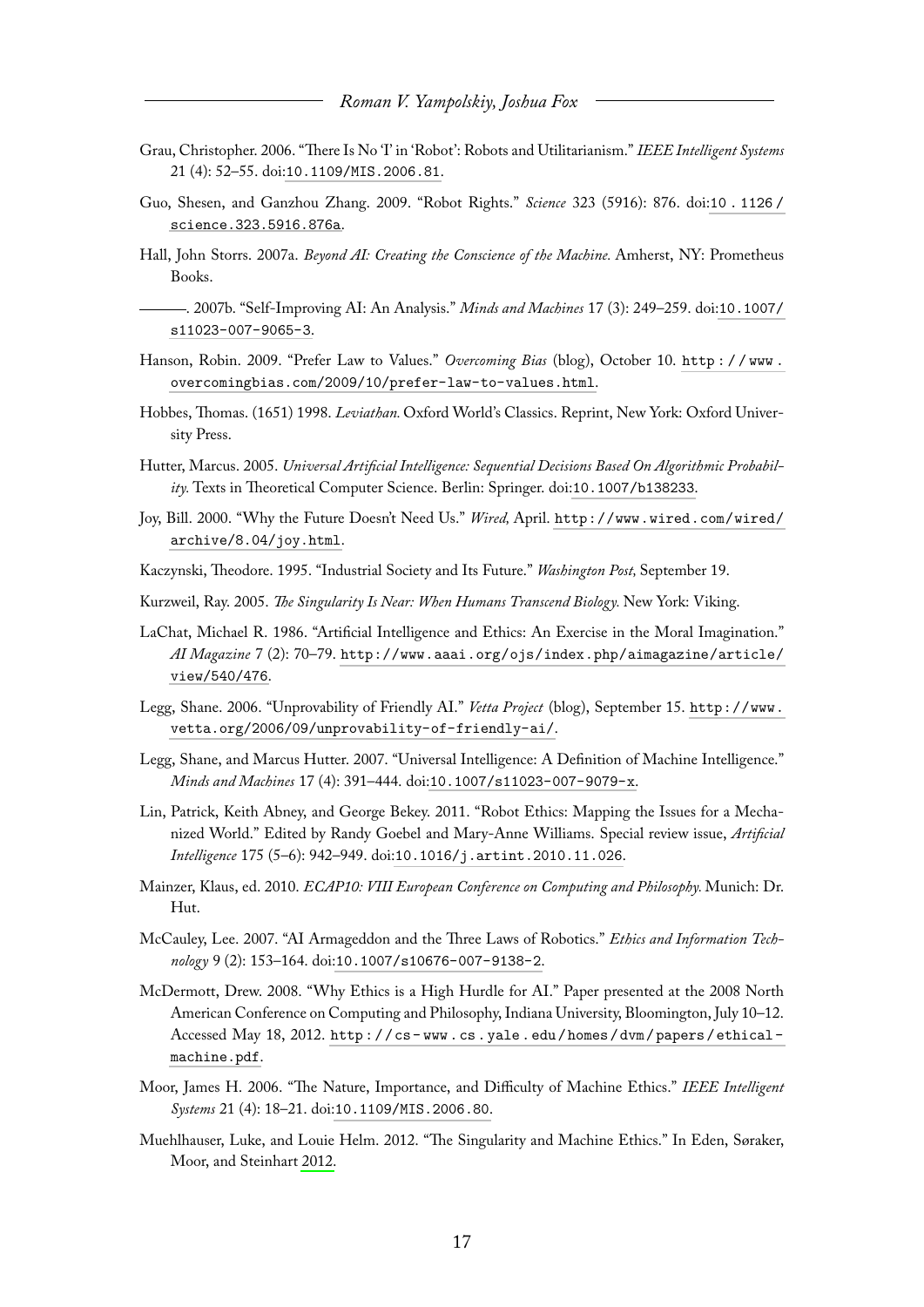- <span id="page-18-9"></span>Omohundro, Stephen M. 2008. "The Basic AI Drives." In *Artificial General Intelligence 2008: Proceedings of the First AGI Conference,* edited by Pei Wang, Ben Goertzel, and Stan Franklin, 483–492. Frontiers in Artificial Intelligence and Applications 171. Amsterdam: IOS.
- <span id="page-18-1"></span>Pierce, Margaret Anne, and John W. Henry. 1996. "Computer Ethics: The Role of Personal, Informal, and Formal Codes." *Journal of Business Ethics* 15 (4): 425–437. doi:[10.1007/BF00380363](http://dx.doi.org/10.1007/BF00380363).
- <span id="page-18-7"></span>Powers, Thomas M. 2006. "Prospects for a Kantian Machine." *IEEE Intelligent Systems* 21 (4): 46–51. doi:[10.1109/MIS.2006.77](http://dx.doi.org/10.1109/MIS.2006.77).
- <span id="page-18-13"></span>Pynadath, David V., and Milind Tambe. 2002. "Revisiting Asimov's First Law: A Response to the Call to Arms." In *Intelligent Agents VIII : Agent Theories, Architectures, and Languages 8th International Workshop, ATAL 2001 Seattle, WA, USA, August 1—3, 2001 Revised Papers,* edited by John-Jules Ch. Meyer and Milind Tambe, 307–320. Berlin: Springer. doi:[10.1007/3-540-45448-9\\_22](http://dx.doi.org/10.1007/3-540-45448-9_22).
- <span id="page-18-8"></span>Rappaport, Z. H. 2006. "Robotics and Artificial Intelligence: Jewish Ethical Perspectives." In *Medical Technologies in Neurosurgery,* edited by Christopher Nimsky and Rudolf Fahlbusch, 9–12. Acta Neurochirurgica Supplementum 98. Vienna: Springer. doi:[10.1007/978-3-211-33303-7\\_2](http://dx.doi.org/10.1007/978-3-211-33303-7_2).
- <span id="page-18-17"></span>Roth, Daniel. 2009. "Do Humanlike Machines Deserve Human Rights?" *Wired,* January 19. [http :](http://www.wired.com/culture/culturereviews/magazine/17-02/st_essay) [//www.wired.com/culture/culturereviews/magazine/17-02/st\\_essay](http://www.wired.com/culture/culturereviews/magazine/17-02/st_essay).
- <span id="page-18-4"></span>Ruvinsky, Alicia I. 2007. "Computational Ethics." In *Encyclopedia of Information Ethics and Security,* edited by Marian Quigley, 76–82. IGI Global. doi:[10.4018/978-1-59140-987-8.ch012](http://dx.doi.org/10.4018/978-1-59140-987-8.ch012).
- <span id="page-18-14"></span>Salamon, Anna, Steve Rayhawk, and János Kramár. 2010. "How Intelligible is Intelligence?" In Mainzer [2010.](#page-17-18)
- <span id="page-18-2"></span>Sawyer, Robert J. 2007. "Robot Ethics." *Science* 318 (5853): 1037. doi:[10.1126/science.1151606](http://dx.doi.org/10.1126/science.1151606).
- <span id="page-18-3"></span>Sharkey, Noel. 2008. "The Ethical Frontiers of Robotics." *Science* 322 (5909): 1800–1801. doi:[10.1126/](http://dx.doi.org/10.1126/science.1164582) [science.1164582](http://dx.doi.org/10.1126/science.1164582).
- <span id="page-18-11"></span><span id="page-18-10"></span>Sotala, Kaj. 2010. "From Mostly Harmless to Civilization-Threatening: Pathways to Dangerous Artificial Intelligences." In Mainzer [2010.](#page-17-18)
	- . 2012. "Advantages of Artificial Intelligences, Uploads, and Digital Minds." *International Journal of Machine Consciousness* 4 (1): 275–291. doi:[10.1142/S1793843012400161](http://dx.doi.org/10.1142/S1793843012400161).
- <span id="page-18-6"></span>Sparrow, Robert. 2007. "Killer Robots." *Journal of Applied Philosophy* 24 (1): 62–77. doi:[10.1111/j.](http://dx.doi.org/10.1111/j.1468-5930.2007.00346.x) [1468-5930.2007.00346.x](http://dx.doi.org/10.1111/j.1468-5930.2007.00346.x).
- <span id="page-18-15"></span>Spears, Diana F. 2006. "Assuring the Behavior of Adaptive Agents." In *Agent Technology from a Formal Perspective,* edited by Christopher Rouff, Michael Hinchey, James Rash, Walter Truszkowski, and Diana F. Gordon-Spears, 227–257. NASA Monographs in Systems and Software Engineering. London: Springer. doi:[10.1007/1-84628-271-3\\_8](http://dx.doi.org/10.1007/1-84628-271-3_8).
- <span id="page-18-0"></span>Tonkens, Ryan. 2009. "A Challenge for Machine Ethics." *Minds and Machines* 19 (3): 421–438. doi:[10.](http://dx.doi.org/10.1007/s11023-009-9159-1) [1007/s11023-009-9159-1](http://dx.doi.org/10.1007/s11023-009-9159-1).
- <span id="page-18-12"></span>Tooby, John, and Leda Cosmides. 1992. "The Psychological Foundations of Culture." In *The Adapted Mind: Evolutionary Psychology and the Generation of Culture,* edited by Jerome H. Barkow, Leda Cosmides, and John Tooby, 19–136. New York: Oxford University Press.
- <span id="page-18-16"></span>Vassar, Michael. 2005. "AI Boxing (Dogs and Helicopters)." SL4. August 2. Accessed January 18, 2012. <http://sl4.org/archive/0508/11817.html>.
- <span id="page-18-5"></span>Veruggio, Gianmarco. 2010. "Roboethics."*IEEE Robotics & AutomationMagazine,*June, 105–109. doi:[10.](http://dx.doi.org/10.1109/MRA.2010.936959) [1109/MRA.2010.936959](http://dx.doi.org/10.1109/MRA.2010.936959).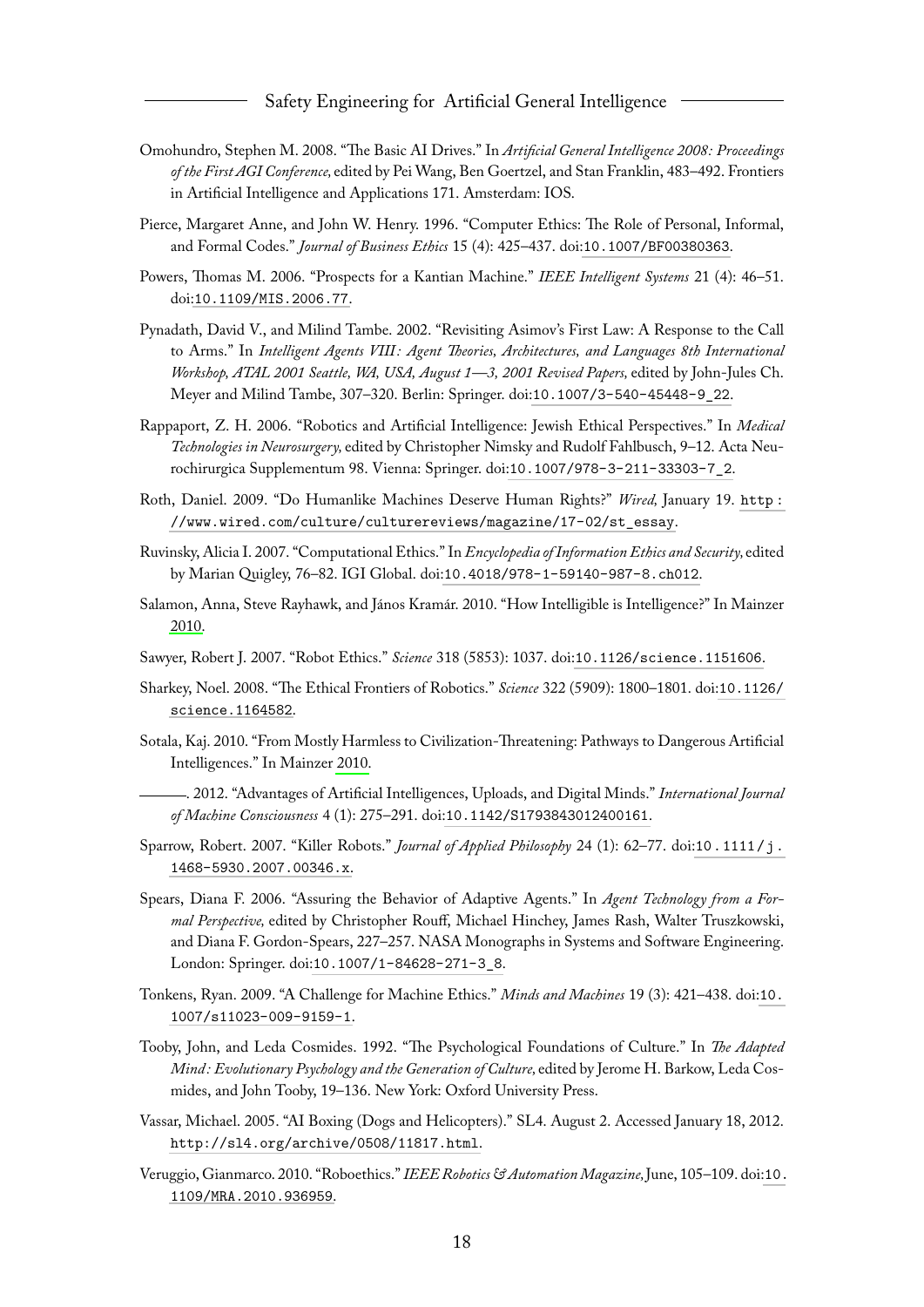- <span id="page-19-12"></span>von Ahn, Luis, Manuel Blum, Nicholas J. Hopper, and John Langford. 2003. "CAPTCHA: Using Hard AI Problems for Security." In *Advances in Cryptology— EUROCRYPT 2003: International Conference on the Theory and Applications of Cryptographic Techniques, Warsaw, Poland, May 4-8, 2003 Proceedings,* edited by Eli Biham, 293–311. Lecture Notes in Computer Science 2656. Berlin: Springer. doi:[10.](http://dx.doi.org/10.1007/3-540-39200-9_18) [1007/3-540-39200-9\\_18](http://dx.doi.org/10.1007/3-540-39200-9_18).
- <span id="page-19-4"></span>Voss, Peter. 2007. "Essentials of General Intelligence: The Direct Path to Artificial General Intelligence." In *Artificial General Intelligence,* edited by Ben Goertzel and Cassio Pennachin, 131–157. Cognitive Technologies. Berlin: Springer. doi:[10.1007/978-3-540-68677-4\\_4](http://dx.doi.org/10.1007/978-3-540-68677-4_4).
- <span id="page-19-0"></span>Wallach, Wendell, and Colin Allen. 2006. "EthicALife: A New Field of Inquiry." Paper presented at EthicALife: An ALifeX Workshop, Bloomington, IN, June 3–7. [http://ethicalife.dynalias.](http://ethicalife.dynalias.org/Allen-Wallach.pdf) [org/Allen-Wallach.pdf](http://ethicalife.dynalias.org/Allen-Wallach.pdf).
- <span id="page-19-1"></span>. 2009. *Moral Machines: Teaching Robots Right from Wrong.* New York: Oxford University Press. doi:[10.1093/acprof:oso/9780195374049.001.0001](http://dx.doi.org/10.1093/acprof:oso/9780195374049.001.0001).
- <span id="page-19-2"></span>Warwick, Kevin. 2003. "Cyborg Morals, Cyborg Values, Cyborg Ethics." *Ethics and Information Technology* 5 (3): 131–137. doi:[10.1023/B:ETIN.0000006870.65865.cf](http://dx.doi.org/10.1023/B:ETIN.0000006870.65865.cf).
- <span id="page-19-7"></span>Weld, Daniel, and Oren Etzioni. 1994. "The First Law of Robotics (A Call to Arms)." In *Proceedings of the Twelfth National Conference on Artificial Intelligence,* edited by Barbara Hayes-Roth and Richard E. Korf, 1042–1047. Menlo Park, CA: AAAI Press. [http://www.aaai.org/Papers/AAAI/](http://www.aaai.org/Papers/AAAI/1994/AAAI94-160.pdf) [1994/AAAI94-160.pdf](http://www.aaai.org/Papers/AAAI/1994/AAAI94-160.pdf).
- <span id="page-19-5"></span>Wright, Robert. 2001. *Nonzero: The Logic of Human Destiny.* New York: Vintage.
- <span id="page-19-14"></span>Yampolskiy, Roman V. 2011a. "Artificial Intelligence Safety Engineering: Why Machine Ethics is a Wrong Approach." Paper presented at the Philosophy and Theory of Artificial Intelligence (PT-AI 2011), Thessaloniki, Greece, October 3–4.

<span id="page-19-8"></span>. 2011b. "What to Do with the Singularity Paradox?" Paper presented at the Philosophy and Theory of Artificial Intelligence (PT-AI 2011), Thessaloniki, Greece, October 3–4.

<span id="page-19-13"></span>. 2012a. "AI-Complete CAPTCHAs as Zero Knowledge Proofs of Access to an Artificially Intelligent System." *ISRN Artificial Intelligence* 2012:271878. doi:[10.5402/2012/271878](http://dx.doi.org/10.5402/2012/271878).

<span id="page-19-9"></span>. 2012b. "Leakproofing the Singularity: Artificial Intelligence Confinement Problem." *Journal of Consciousness Studies* 2012 (1–2): 194–214. [http://www.ingentaconnect.com/content/imp/](http://www.ingentaconnect.com/content/imp/jcs/2012/00000019/F0020001/art00014) [jcs/2012/00000019/F0020001/art00014](http://www.ingentaconnect.com/content/imp/jcs/2012/00000019/F0020001/art00014).

<span id="page-19-3"></span>. 2013. "Turing Test as a Defining Feature of AI-Completeness." In *Artificial Intelligence, Evolutionary Computing and Metaheuristics: In the Footsteps of Alan Turing,* edited by Xin-She Yang, 3–17. Studies in Computational Intelligence 427. Berlin: Springer. doi:[10.1007/978-3-642-29694-](http://dx.doi.org/10.1007/978-3-642-29694-9_1)  $9 - 1$ .

- <span id="page-19-6"></span>Yampolskiy, Roman V., and Joshua Fox. 2012. "Artificial General Intelligence and the Human Mental Model." In Eden, Søraker, Moor, and Steinhart [2012.](#page-16-16)
- <span id="page-19-11"></span>Yampolskiy, Roman V., and Marina L. Gavrilova. 2012. "Artimetrics: Biometrics for Artificial Entities." *IEEE Robotics & Automation Magazine,* no. 4, 48–58. doi:[10.1109/MRA.2012.2201574](http://dx.doi.org/10.1109/MRA.2012.2201574).
- <span id="page-19-10"></span>Yampolskiy, Roman V., and Venu Govindaraju. 2008. "Behavioral Biometrics for Verification and Recognition of Malicious Software Agents." In *Sensors, and Command, Control, Communications, and Intelligence (C3I) Technologies for Homeland Security and Homeland Defense VII : 17–20 March 2008, Orlando, Florida, USA,* edited by Edward M. Carapezza, 694303. Proceedings of SPIE 6943. Bellingham, WA: SPIE. doi:[10.1117/12.773554](http://dx.doi.org/10.1117/12.773554).